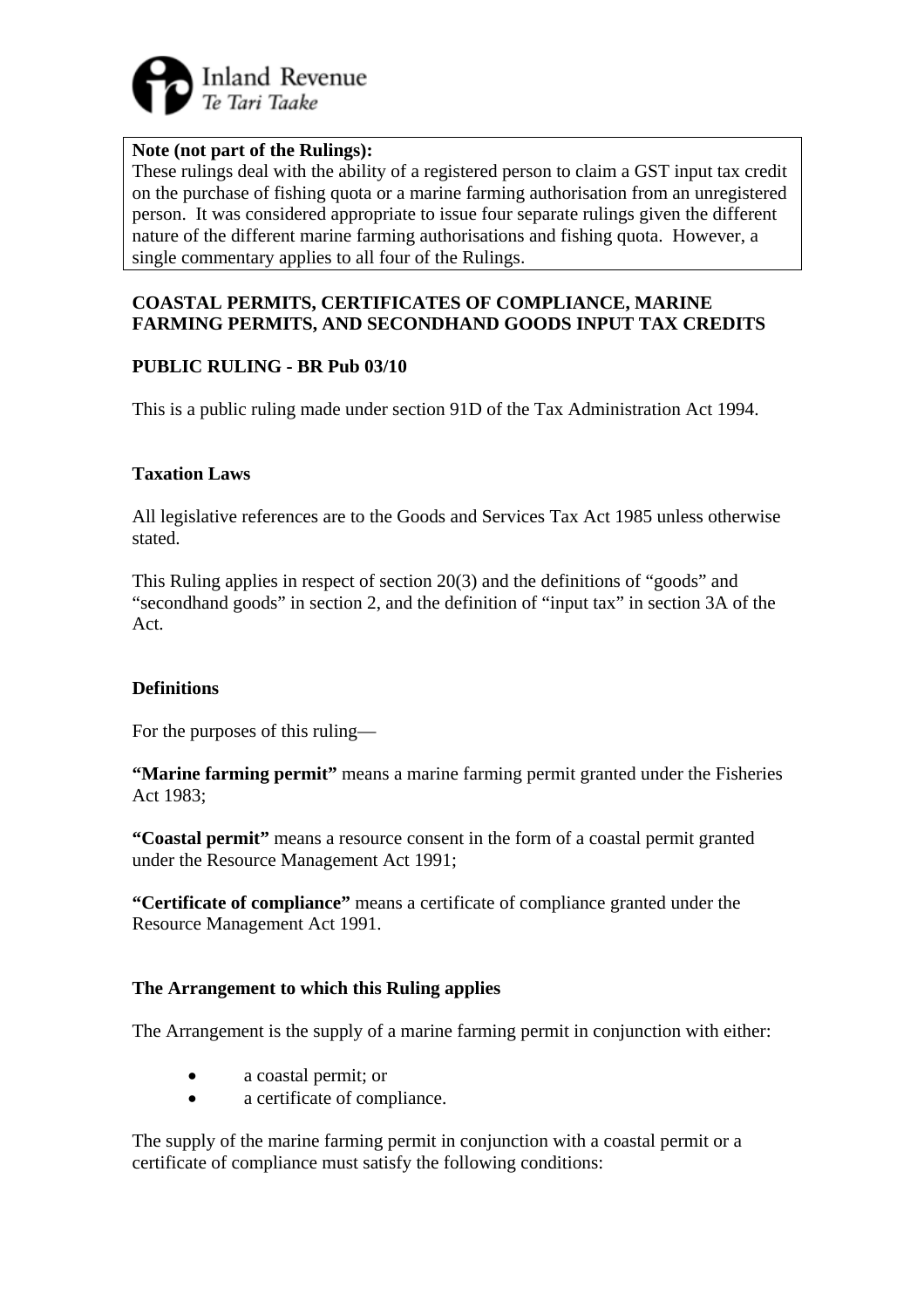

- 1. The supply by the vendor is a supply made by way of sale.
- 2. The supply is not a taxable supply.
- 3. The supply is made to the purchaser, who is a registered person.
- 4. The marine farming permit and associated coastal permit or certificate of compliance are situated in New Zealand at the time of supply.
- 5. The marine farming permit and associated coastal permit or certificate of compliance are acquired for the principal purpose of making taxable supplies.

#### **How the Taxation Laws apply to the Arrangement**

The Taxation Laws apply to the Arrangement as follows:

- A marine farming permit and associated coastal permit or certificate of compliance are not "goods" in accordance with the definition of that term in section 2 of the Act. As a result, the marine farming permit and associated coastal permit or certificate of compliance will not constitute "secondhand goods" for the purposes of the Act.
- The purchaser of a marine farming permit and associated coastal permit or certificate of compliance will not be entitled under section 20(3) to deduct from the amount of output tax payable in a taxable period any amount of input tax in respect of the supply of the marine farming permit and associated coastal permit or certificate of compliance.

### **The period for which this Ruling applies**

This Ruling applies to a supply of a marine farming permit in conjunction with a coastal permit or a certificate of compliance where the time of the supply occurs within 3 years from the date on which this Ruling is signed.

This Ruling is signed by me on the  $12<sup>th</sup>$  day of November 2003.

**Martin Smith**  General Manager (Adjudication & Rulings)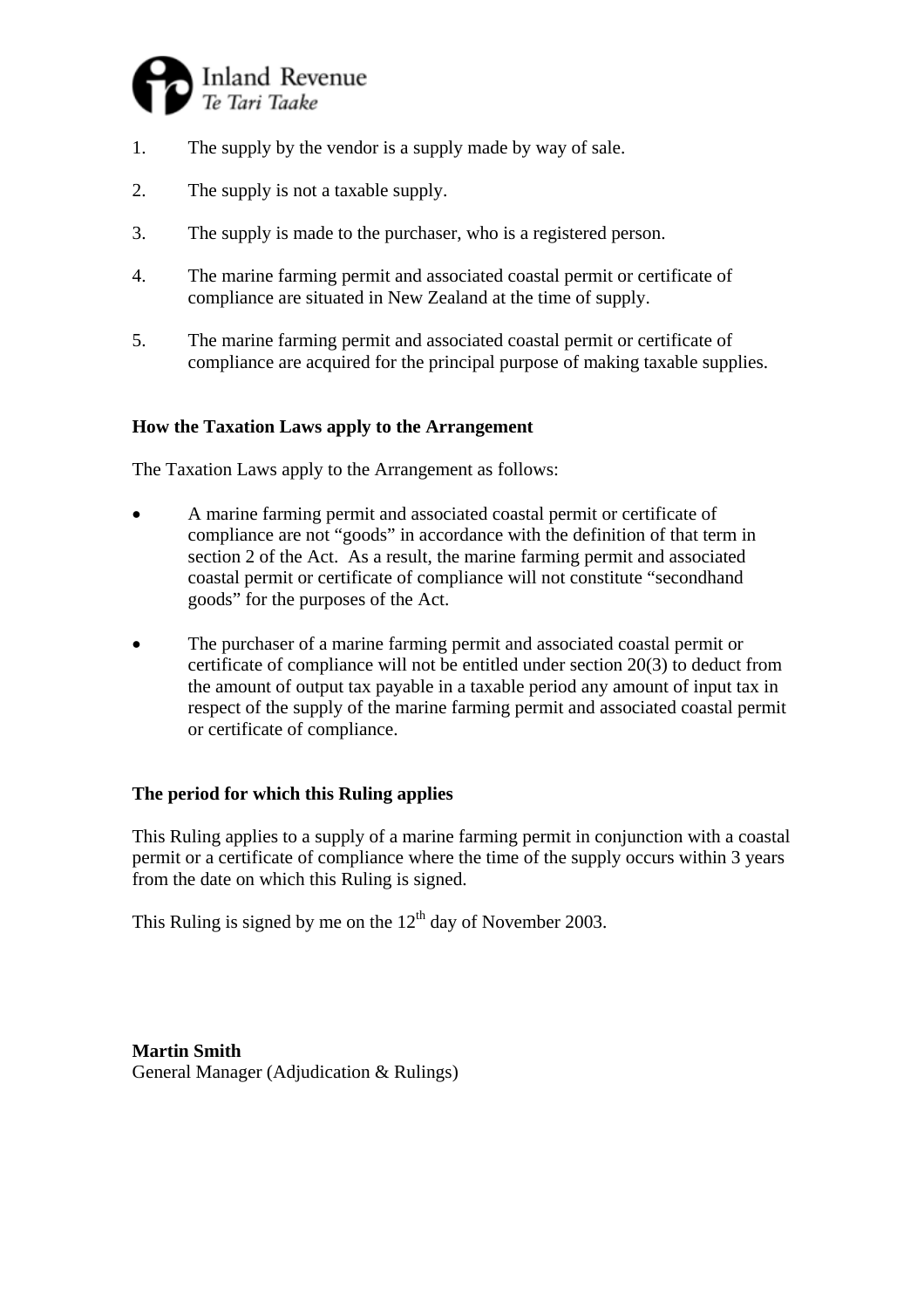

### **COMMENTARY ON PUBLIC RULINGS BR PUB 03/07 to BR PUB 03/10**

This commentary is not a legally binding statement, but is intended to provide assistance in understanding and applying the conclusions reached in Public Rulings BR Pub 03/07 to BR Pub 03/10 ("the Rulings").

# *Background*

The question being considered is whether a GST input tax credit is available to registered persons who acquire fishing quota or marine farming authorisations from unregistered persons. While this commentary considers both fishing quota and marine farming authorisations, they need to be dealt with separately as there are different statutory requirements for each of them. Before looking at the relevant GST legislation, the nature of both fishing quota and the various types of marine farming authorisations needs to be considered in more detail.

# **Fishing quota**

The fishing quota being considered is individual transferable quota as defined in section 2 of the Fisheries Act 1996. The Fisheries Act 1996 is almost fully in force. Prior to this, the operative legislation was the Fisheries Act 1983. It seems that the majority of fishing quota was allocated under the 1983 Act. The provisions in the 1996 Act relating to the allocation of quota came into force on 1 October 1997, and the registration provisions under the 1996 Act came into effect on 1 October 2001.

The background to the allocation of fishing quota is that it was initially established and allocated in 1986 pursuant to the Fisheries (Quota Management Areas, Total Allowable Catches, And Catch Histories) Notice 1986, which was made under the Fisheries Act 1983. The fishing quota appears to have been allocated based on a person's commercial fishing history and no charge was made for the quota initially allocated. The quota does not provide a "free" right, however, as an annual levy needs to be paid. These levies are typically significant amounts.

While the majority of the fishing quota is held by large organisations, individual fishermen hold some small parcels of fishing quota. Some of these persons may not make supplies in excess of \$40,000 in a 12-month period and thus are not required to register for GST under section 51 of the Goods and Services Tax Act 1985. One of these persons may sell their fishing quota to another person who is registered for GST. The question arises for the purchaser as to whether a GST input tax credit can be claimed.

# **The nature of fishing quota**

There is no definitive statement in any of the fisheries legislation as to the nature of fishing quota. "Individual transferable quota" was not defined in the Fisheries Act 1983. While the term is defined in the Fisheries Act 1996, the definition appears to have been added as a means of ensuring that all of the quota allocated under the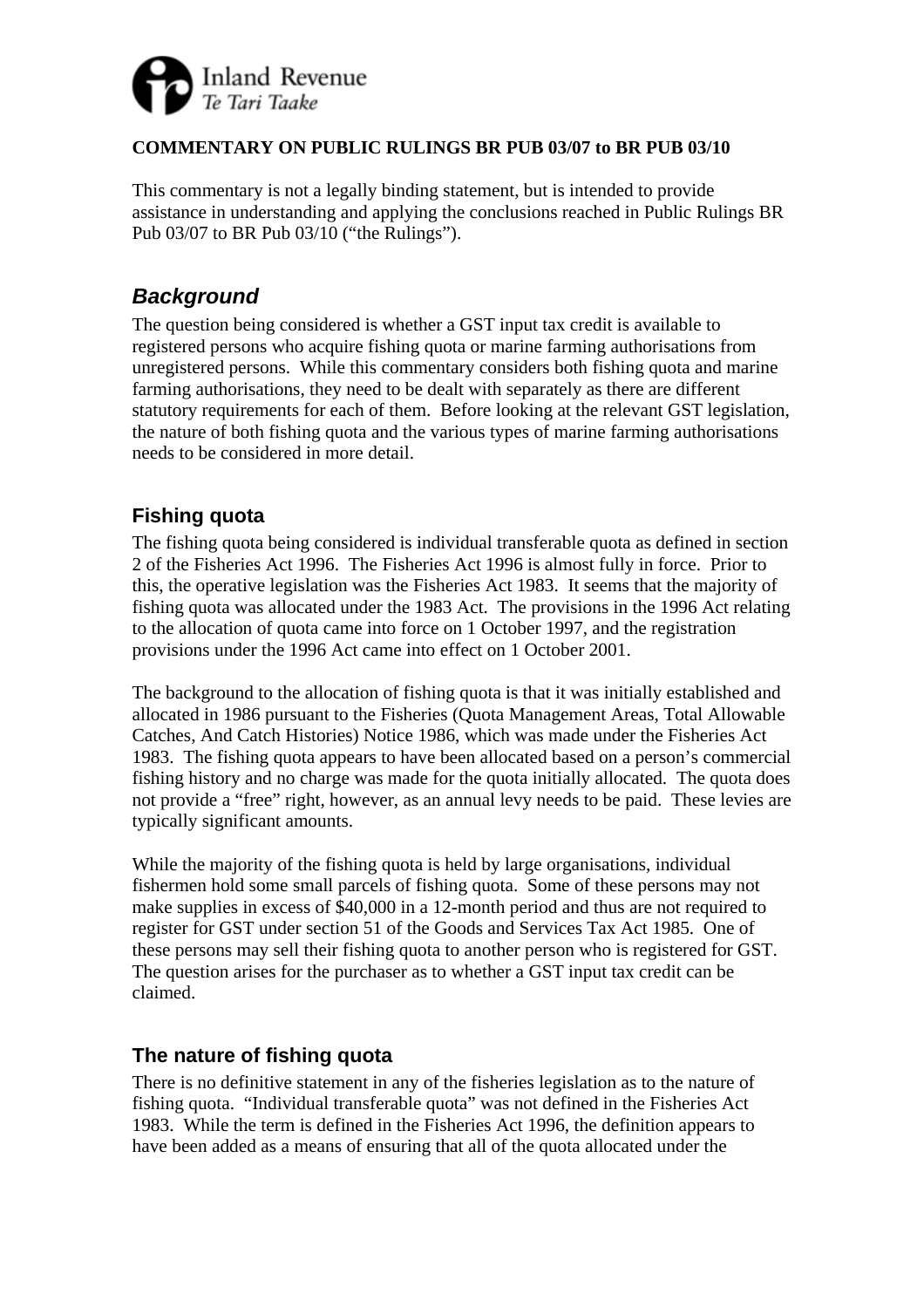

different Acts and sections of the Acts is regarded as fishing quota for the purposes of the Fisheries Act 1996.

This change in legislation appears to have affected the characteristics that could be ascribed to fishing quota. Under the Fisheries Act 1983, the fundamental rights acquired by the holder of fishing quota (as determined from the legislation) were that the holder of the fishing quota had the right to catch and take away for their own purposes:

- a specified quantity;
- of a particular fish species;
- from a particular area (the quota management area);
- in a specific period (in a year, although the quota is issued in perpetuity).

These rights were able to be dealt with in ordinary commercial dealings in that they could be bought and sold, used as security, and it was possible to register interests against the rights.

The nature of fishing quota granted under the Fisheries Act 1983 has been alluded to in a number of court decisions. The Court of Appeal considered the nature of fishing quota in the case of *New Zealand Fishing Industry Association (Inc) v Minister of Fisheries* (unreported, CA 82/97, 22 July 1997, Wellington). The case involved the judicial review of a decision made by the Minister of Fisheries to reduce the total allowable commercial catch (TACC) for snapper in quota management area 1. The Court of Appeal made various comments regarding the nature of fishing quota. At page 16 of the Court's judgment, Justice Tipping stated:

While quota are undoubtedly a species of property and a valuable one at that, the rights inherent in that property are not absolute. They are subject to the provisions of the legislation establishing them. That legislation contains the capacity for quota to be reduced. If such reduction is otherwise lawfully made, the fact that quota are a "property right", to use the appellants' expression, cannot save them from reduction. That would be to deny an incident integral to the property concerned.

The Court of Appeal confirmed that fishing quota is property, although it provides little in the way of further guidance on its precise nature except to state that its characteristics must be determined from the legislation. Further clarification was provided by Justice Baragwanath in *Antons Trawling Co Ltd v Smith* [2003] 2 NZLR 23. In dealing with a contractual dispute, he stated that fishing quota is a statutory chose in action (at paragraph 5 of the judgment):

The root of title is the issue under the quota management system (the QMS) of individual transferable quota (ITQ) which is a statutory chose in action comprising a fraction of the total of exclusive rights to fish commercially a particular species of fish within one of the ten quota management areas into which the exclusive economic zone is divided. Rights to ITQ are codified by the relevant legislation, especially the Fisheries Amendment Act 1986 and the Fisheries Act 1996.

This dicta, while useful, does not fully explain the rights and obligations that arise in relation to fishing quota, particularly in relation to change in the nature of the entitlement under the Fisheries Act 1996. The position under the Fisheries Act 1996 is different to the previous position under the Fisheries Act 1983. One of the major differences in relation to the rights derived by holding fishing quota is the introduction of the concept of an "annual catch entitlement". Instead of the fishing quota providing a right to catch a specified amount of fish, the fishing quota now "generates" an annual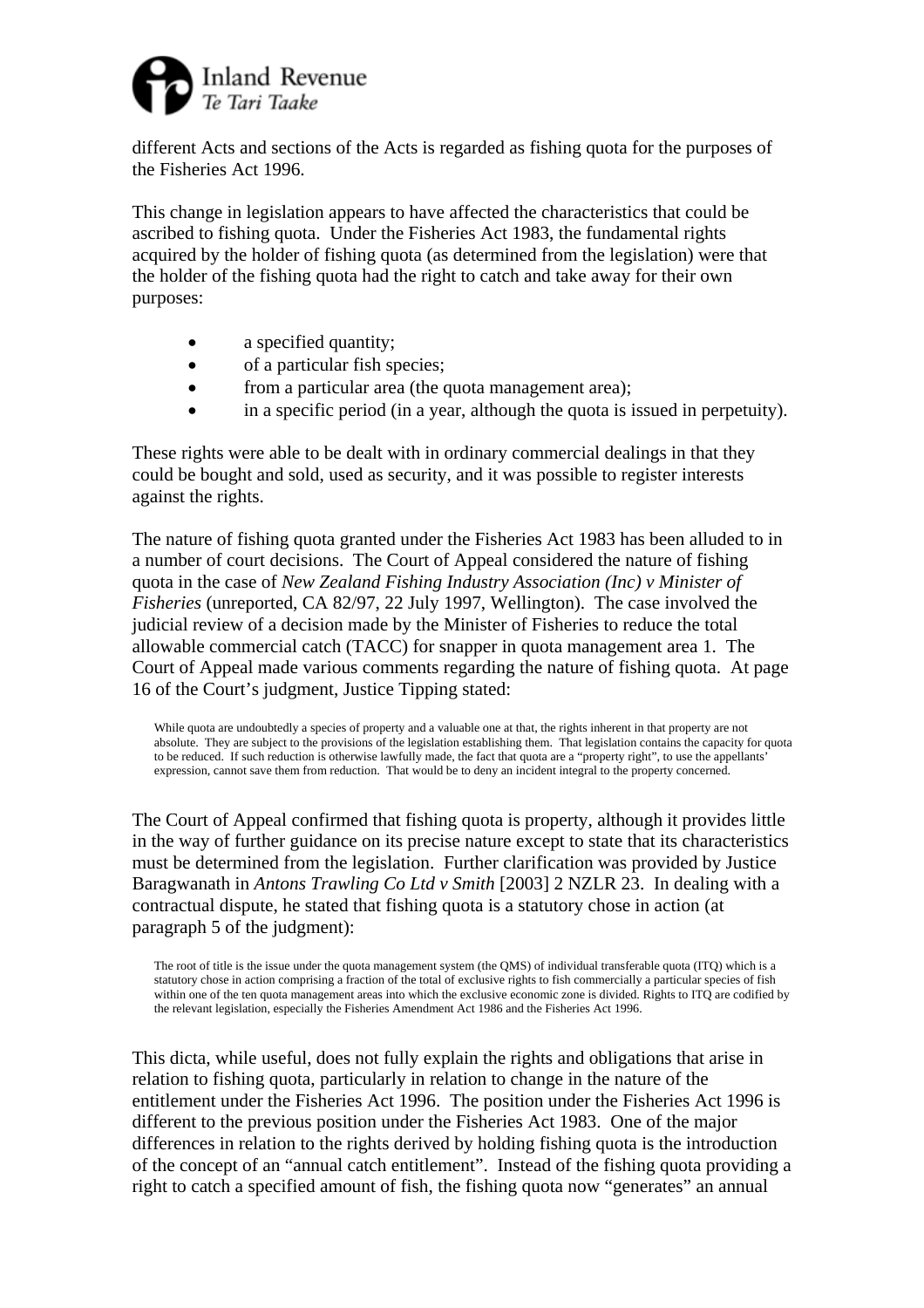

catch entitlement on the first day of the fishing year. Fish are now generally caught under the authority of a fishing permit and an annual catch entitlement (there is also a deemed value payment procedure set out in the legislation). For fishing quota holders, the annual catch entitlement is separately tradable, so that for a particular year a quota owner can sell their annual catch entitlement while retaining the fishing quota that will generate another annual catch entitlement the following year. These developments add a further dimension to the nature of fishing quota.

The lack of any in-depth analysis of the nature of fishing quota means that it is necessary to examine the characteristics and rights granted under the fisheries legislation. These can then be compared to recognised categories of property. If they are sufficiently similar, it may be appropriate to conclude that the fishing quota should be regarded as belonging to that particular category. Alternatively, it may be that the most appropriate conclusion is that fishing quota is not sufficiently similar to anything else and must be regarded as a separate category of property.

There have been a number of suggestions as to the nature of fishing quota. The terms "usufruct right" and "profit à prendre" have been suggested as perhaps describing the fishing quota. A further possibility is that the fishing quota might be regarded as the sale of goods coupled with a licence to retrieve the goods. This commentary will consider these possible classifications in the following order:

- Is fishing quota a "usufruct right"?
- Is fishing quota the sale of goods coupled with a licence to remove the goods?
- Is fishing quota a "profit à prendre"?

# **Usufruct right**

…

The term "usufruct right" is a civil law rather than common law term. As New Zealand's jurisprudence is based on the common law and doctrine of precedent, the term "usufruct right" is largely unknown to New Zealand law. The basis of this term in the civil law as opposed to common law is confirmed by the definition of the word "usufruct" in the *Concise Oxford Dictionary* ( $9<sup>th</sup>$  ed, Clarendon Press, Oxford, 1995) which provides:

**usufruct** *n*. (in Roman and Scots law) the right of enjoying the use and advantages of another's property short of the destruction or waste of its substance.

A more expansive definition of the term "usufruct" is found in *Black's Law Dictionary* (6th ed, West Publishing Co, 1990):

In the civil law, a real right of limited duration on the property of another. The features of the right vary with the nature of the things subject to it as consumables or nonconsumables. … The right of using and enjoying and receiving the profits of property that belongs to another, and a "usufructuary" is a person who has the usufruct or right of enjoying anything in which he has no property interest.

There are three types of "usufructs": natural profits produced by the subject of the usufruct, industrial profits produced by cultivation, and civil profits, which are rents, freights, and revenues from annuities and from other effects or rights.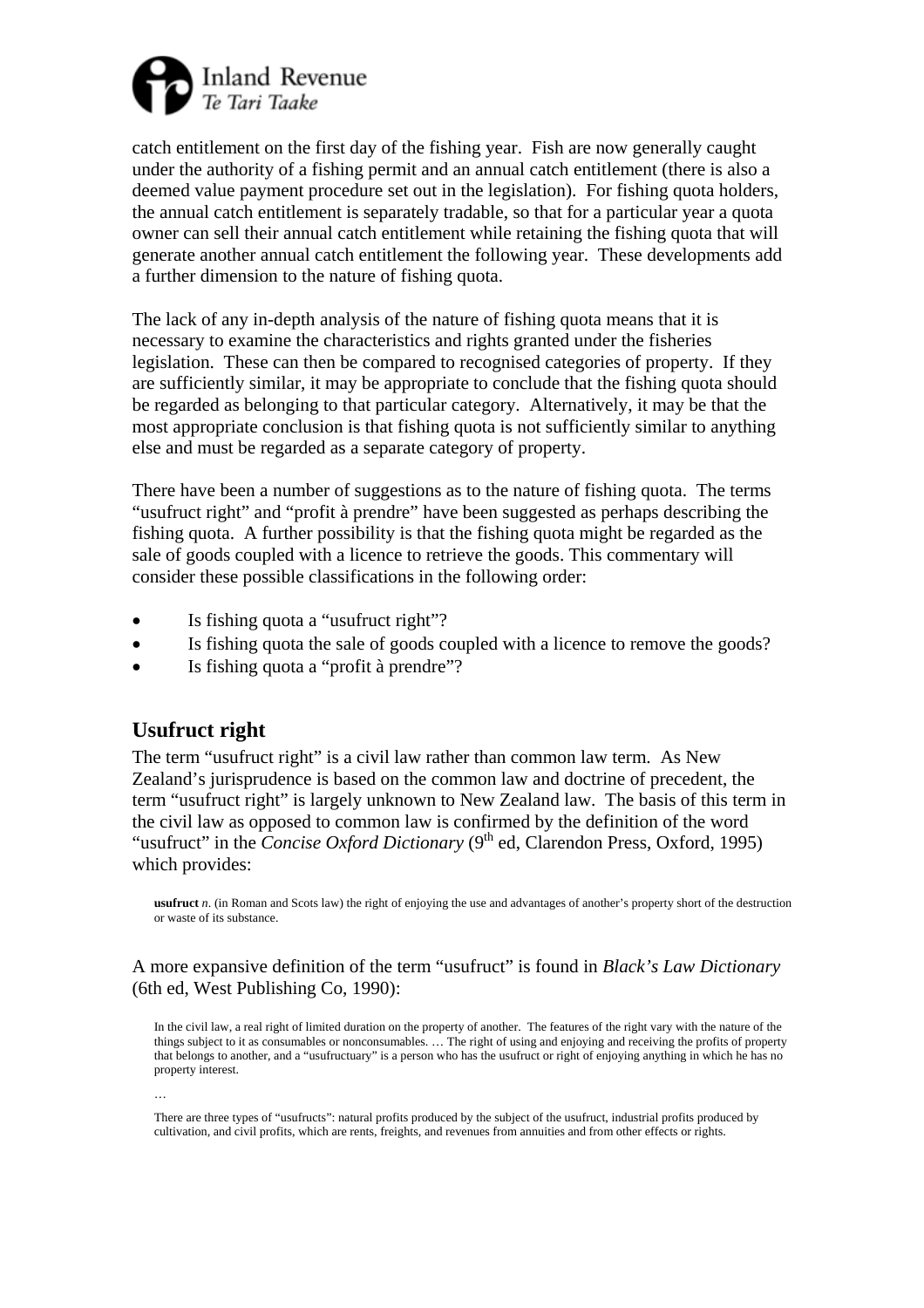

The South African case of *Geldenhuys v CIR* (1947) 14 SATC 419 provided a very full judicial consideration of the nature of a usufruct right. The case concerned the assessability of an amount of income that arose from the sale of a flock of sheep. The taxpayer's husband died leaving the taxpayer with a "life interest" in her husband's estate, with their children as the ultimate beneficiaries. The flock of sheep was valued at £1,451 at the date of the husband's death. The flock declined in number after the husband's death due to drought, and a lesser number of sheep were sold for £4,941 some years later. The taxpayer used the proceeds from the sale to invest, purportedly for her own benefit. The Commissioner sought to include the difference in the taxpayer's assessable income.

The taxpayer argued that she was unable to be assessed on this amount as she was only a usufructuary in relation to the sheep. This meant that she only had a right to use the sheep, with no liability for waste due to circumstances beyond her control. She accepted that this also meant that the investment did not belong to her.

Justice Steyn (with whom Herbstein and Ogilvie Thompson AJJ agreed) delivered the leading judgment. In considering the nature of a usufruct right, Justice Steyn made the following observations at page 424:

According to some authorities, … movables which are consumed or impaired (*consumuntur et minuuntur*) by use cannot be subject to a full and complete usufruct, but they can be made the subject of an incomplete usufruct, a quasi-usufruct. In this class of movables cattle and animals are, according to the authorities, included.

After referring to further texts and commentaries, Steyn J reached the following conclusions at page 428:

The passages from *Domat* and *Huber* which I have set out above, however, make it clear in my judgment, that with regard to the cattle and other animals to which they refer these authorities hold that the *dominium* remains with the remainderman; the usufructuary, according to the passage from *Huber* cited above having no right to sell or kill them and being obliged to restore them. … The authorities appear to be agreed that the usufructuary is only entitled to the young or progeny over and above the full complement of the flock. The full number of the flock must be maintained, the young replacing the old as they die, but the flock as an entity must be returned ...

### *Application to fishing quota*

It seems difficult to apply this concept to fish except perhaps in a fish farming situation. The nature of a usufruct right, even if it did apply in a New Zealand context, does not appear to be consistent with the characteristics of fishing quota identified above. A usufruct right is a right to use property without liability for waste. However, under the fishing quota, a person obtains the right to take the relevant fish from the sea and provide these for consumption. The quota owner is under no obligation in relation to all the other fish in the sea. Further, the quota holder does not have to give a school of fish back at the end of the period, although it will obviously be in the quota holder's best interests to manage the fisheries resources to ensure sustainability in accordance with the principles in the Fisheries Act 1996. It is also noted that a usufruct right is typically granted for a finite period, while the fishing quota is granted in perpetuity.

The effect of this is that the characteristics of a usufruct right are not sufficiently similar to the characteristics of fishing quota for there to be any serious possibility that the fishing quota could be a usufruct right.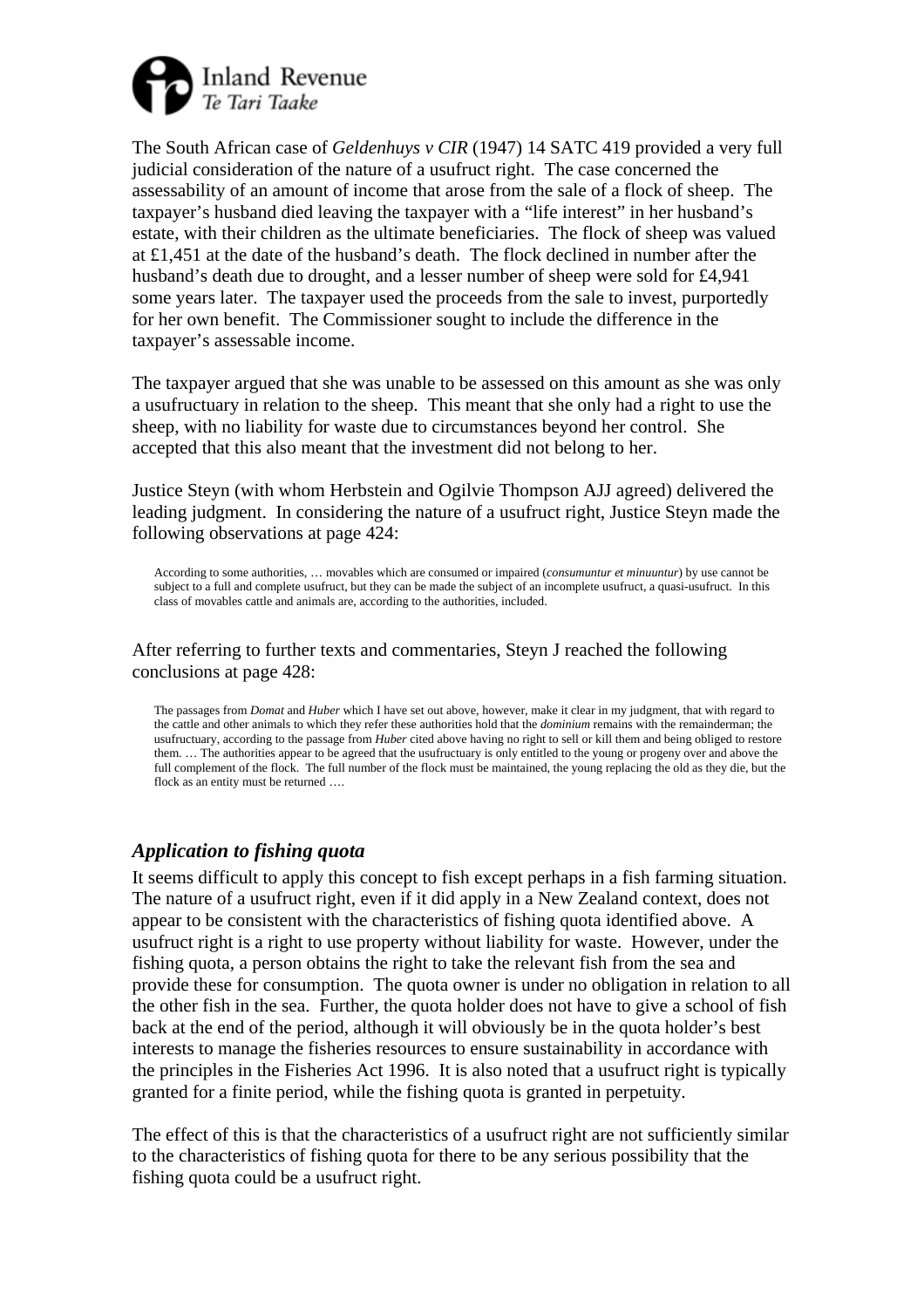

### **Sale of goods with a licence**

The concept of a sale of goods with a licence refers to a contract for the sale of goods, where a licence is granted to the purchaser to go onto (typically the vendor's) land to get the goods. For instance, an agreement for the right to take trees from a property could be the sale of goods coupled with a licence to enter onto the land and remove the trees. Alternatively, the agreement might constitute a profit à prendre, which will be discussed in more detail below.

The distinction between an agreement for the sale of goods with a licence and a profit à prendre appears to turn on whether the purchaser is obliged to take the trees, or simply may take the trees. This follows from the definition of "goods" in the Sale of Goods Act 1908. The definition provides that goods "includes emblements, growing crops, and things attached to or forming part of the land which are agreed to be severed before sale or under the contract of sale". Thus, unless the agreement between the parties requires that the trees shall be severed, the trees will not be goods under the Sale of Goods Act.

If the purchaser *is obliged* to take the trees, then the agreement is more likely a contract for the sale of goods coupled with a licence to retrieve the trees, but if the purchaser *may* take the trees, then it is more likely to be a profit à prendre.

This issue was addressed by Justice Young in the Supreme Court of New South Wales in *Ellison v Vukicevic* (1986) 7 NSWLR 104. The case concerned the nature of an agreement between a landowner and a quarrying company where in return for the payment of a royalty, the quarrying company was entitled to quarry for sand and sandstone on the landowner's property. In distinguishing between a profit à prendre and a contract for the sale of goods, Justice Young states at page 116:

Taking all these factors together it seems to me that the document looks more like a profit à prendre than a licence, but I must also look at the distinction between profits and sale of goods.

After a considerable search, it seems to me that the most accurate statement of the law in this connection is provided by *Hinde McMorland Sim* (op cit at 715), where the authors say:

> "… profits à prendre and contracts for the sale of goods are seen as mutually exclusive, the former consist only of contracts relating to fructus naturales or other parts of the realty where the purchaser has merely a right or option to sever, while the latter consist of:

- (1) All sales of fructus industriales regardless of who is to sever them;
- (2) All sales of fructus naturales or other parts of the realty which are to be severed by the vendor before property passes to the purchaser; and
- (3) All sales of fructus naturales or other parts of the realty which the purchaser is under a contractual obligation to sever."

Thus if the document puts on the purchaser an obligation to sever there is a contract for the sale of goods including a licence to go onto the land for the purpose of carrying out the contract, but if the purchaser merely has the option to sever then there is a profit à prendre.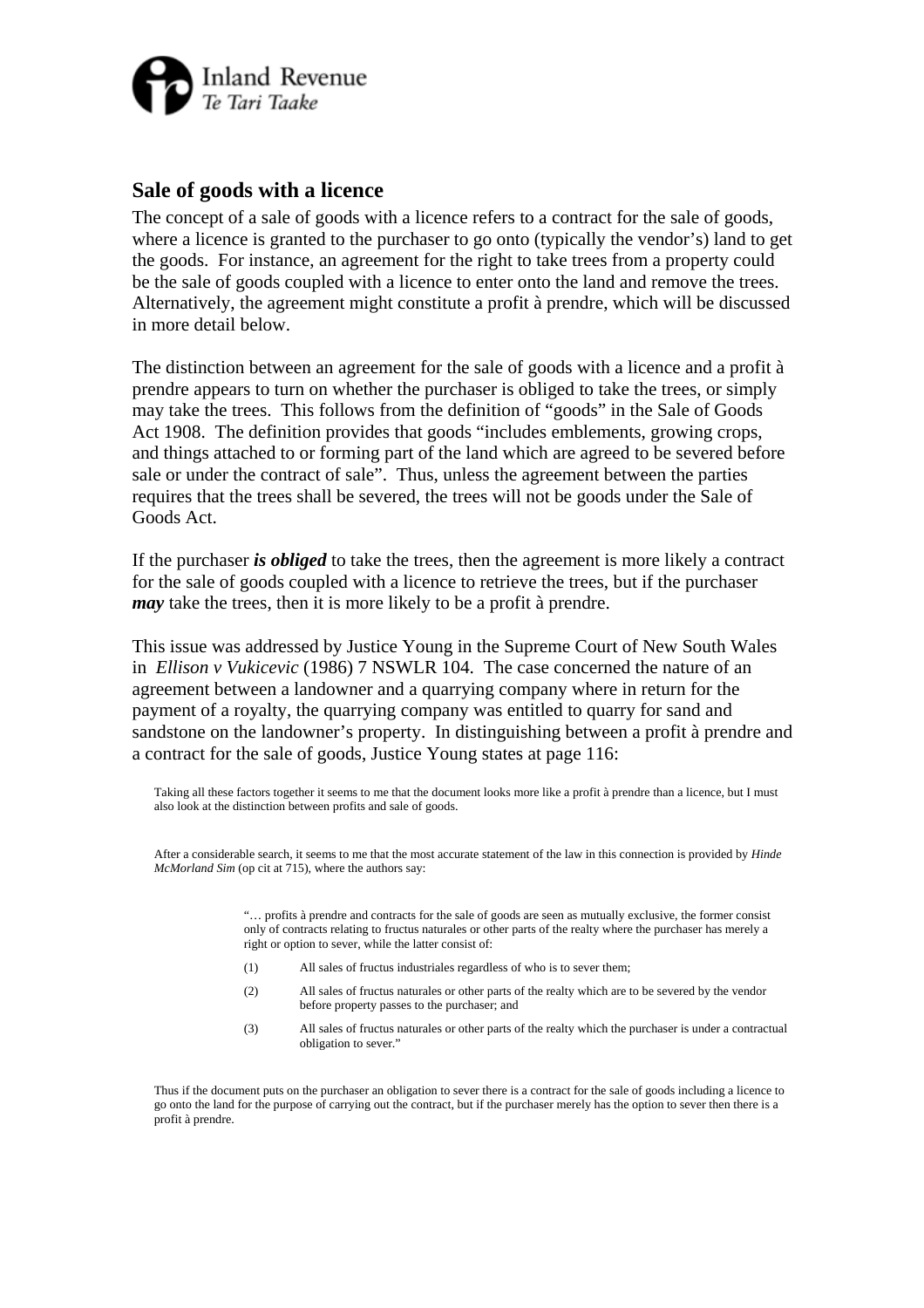

In dealing with this issue, Justice Young referred to a statement in *Hinde McMorland & Sim on Land Law* (1978-79). That statement still represents the view of the authors as it is also included in the latest edition of the book *Land Law in New Zealand*, Hinde McMorland & Sim (1997, Butterworths, Wellington). On the basis of this, the key distinguishing feature between a profit à prendre and a sale of goods coupled with a licence to retrieve the goods is that a profit à prendre only gives rise to an *option* to sever and take the goods, while there will be an obligation to take the goods under a contract for sale.

This is consistent with the New Zealand Supreme Court decision in *Egmont Box Company Limited v Registrar General of Lands* [1920] NZLR 741.

### *Application to fishing quota*

In determining whether fishing quota could be regarded as the sale of goods coupled with a licence to remove the fish, assistance can be derived from the Fisheries Act 1983. The fishing quota itself was originally allocated without cost to fishermen based on prior catch histories. In order to exercise the rights under the fishing quota and associated annual catch entitlement, an annual levy is payable. In determining whether fishing quota is the sale of goods coupled with a licence to remove the fish, the key distinction is whether there is an obligation to take the fish, or whether there is merely an option to take the fish. This question appears to be answered by section 28ZC(3) of the Fisheries Act 1983, and the more recent version contained in regulation 4(3) of the Fisheries (Cost Recovery Levies) Order 2000. It provides that the levy is payable by quota holders irrespective of whether or not the fish, aquatic life, or seaweed to which the quota relates is taken.

Given that the levy is payable regardless of whether the fish are caught in relation to the quota, fishing quota should not be regarded as a sale of the fish as there is no obligation to take the fish. It is also noted that the levy charged is for administering the quota management system rather than necessarily being a "price" payable for the fish. Further, the fish are not "made available" either – the quota owner still has to catch the fish. Thus, situations might exist where the quota owner is unable to catch the amount of the particular species for which they have quota, despite having paid the full levy and desiring to catch the fish. The characteristics of fishing quota are more consistent with the quota holder having only a right to catch the fish. Therefore, the terms of the ownership of the fishing quota are inconsistent with it being an agreement for the sale of goods.

# **Profit à prendre**

It is noted at the outset that the concept of profit à prendre has been referred to in relation to fishing quota in other contexts. The Law Commission in its Preliminary Paper No. 9 "The Treaty of Waitangi and Maori Fisheries" (1989, Wellington) referred to fishing quota as being in the nature of a profit à prendre. At paragraph 4.20 of the Preliminary Paper it states:

In economic terms the ITQ scheme has created a new limited monopoly akin to those arising from other restrictive licensing schemes, such as liquor licences and taxi licences. In legal terms it has converted a public right to fish commercially (subject, of course, to regulation) into a series of private rights. It has created a new property right in the nature of a profit à prendre –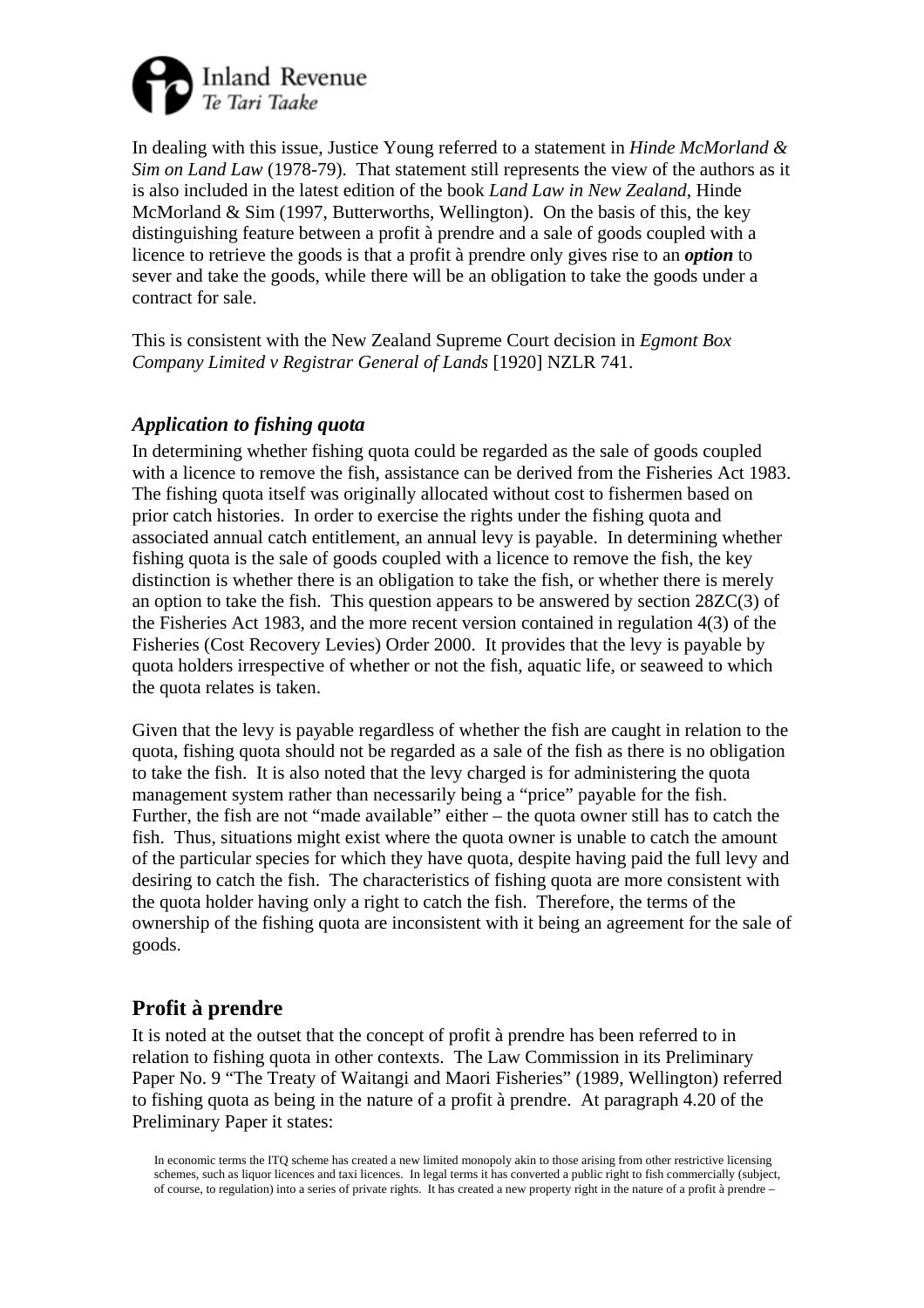

broadly an ongoing right to take something tangible that is present on another person's land – and allocated that right to those who held, or had recently held, commercial fishing licences at the time of its commencement.

### *What is a profit à prendre?*

The nature of a profit à prendre can be gained from the definition in *Halsbury's Laws of England* (4th ed, Butterworths, London, 1980) Vol 14, "Easements and Profits à Prendre" para 240, page 115:

A profit à prendre is a right to take something off another person's land. It may be more fully defined as a right to enter another's land and to take some profit of the soil, or a portion of the soil itself, for the use of the owner of the right.

Profits à prendre are often contrasted with easements or licences. All three items, profits à prendre, easements and licences, confer a right to enter onto land for a particular purpose. However, the distinguishing feature of a profit à prendre is that it confers an additional right to remove something from the land. While this concept has been used in relation to rights to take trees, turf and various minerals, it has also been applied to the taking of fish and other game from land.

One of the earlier cases on point is that of *Wickham v Hawker* [1835-42] All ER 1. The case was concerned with the nature of the right provided to an individual providing the "liberty of hawking, hunting, fishing, and fowling". The issue was whether this was a personal licence in which case it could only be exercised by the individual himself, or whether it was a right in the nature of a profit à prendre that could be exercised by servants. Parke B made the following observation at page 5:

This being the rule of law on the subject, the point to be decided here is whether the liberty granted is a mere personal licence of pleasure, or a grant of a licence of profit – a profit à prendre. The liberty of fowling has been decided, in one case, to be a profit à prendre, and may be prescribed for as such (*Davies' Case* (1688) 3 Mod Rep 246). The liberty to hawk is one species of ancupium …, the taking of birds by hawks, and seems to follow the same rule. The liberty of fishing appears to be of the same nature; it implies that the person who takes the fish, takes for his own benefit: it is common of fishing.

The conclusion of the court was that this grant of the liberty of hawking, hunting, fishing, and fowling was a profit à prendre. This case was followed by the English Court of Appeal decision in *Fitzgerald v Firbank* [1895-9] All ER 445. This case concerned the nature of a grant of exclusive fishing rights in respect of a section of a river. The reason that the nature of the fishing rights was being considered was that the river had been polluted by the defendant discharging waste products from a gravel works into the river which had a significant detrimental effect on the fish in the river. The plaintiff brought an action for an injunction to stop further pollution and for damages for the pollution to date.

The Court of Appeal decided the case in favour of the plaintiff. The comments of the various members of the Court are useful in terms of identifying the nature of the fishing rights. Lindley LJ made the following comments at page 448:

The right of fishing includes the right to take away fish unless the contrary is expressly stipulated. I have not the slightest doubt about that. Therefore, the plaintiffs have got a right of some sort as distinguished from a mere revocable licence.

What is that? It is a good deal more than an easement; it is what is commonly called a profit à prendre. It is of such a nature that a person who enjoys that right has possessory rights that he can bring an action for trespass at common law for the infringement of those rights.…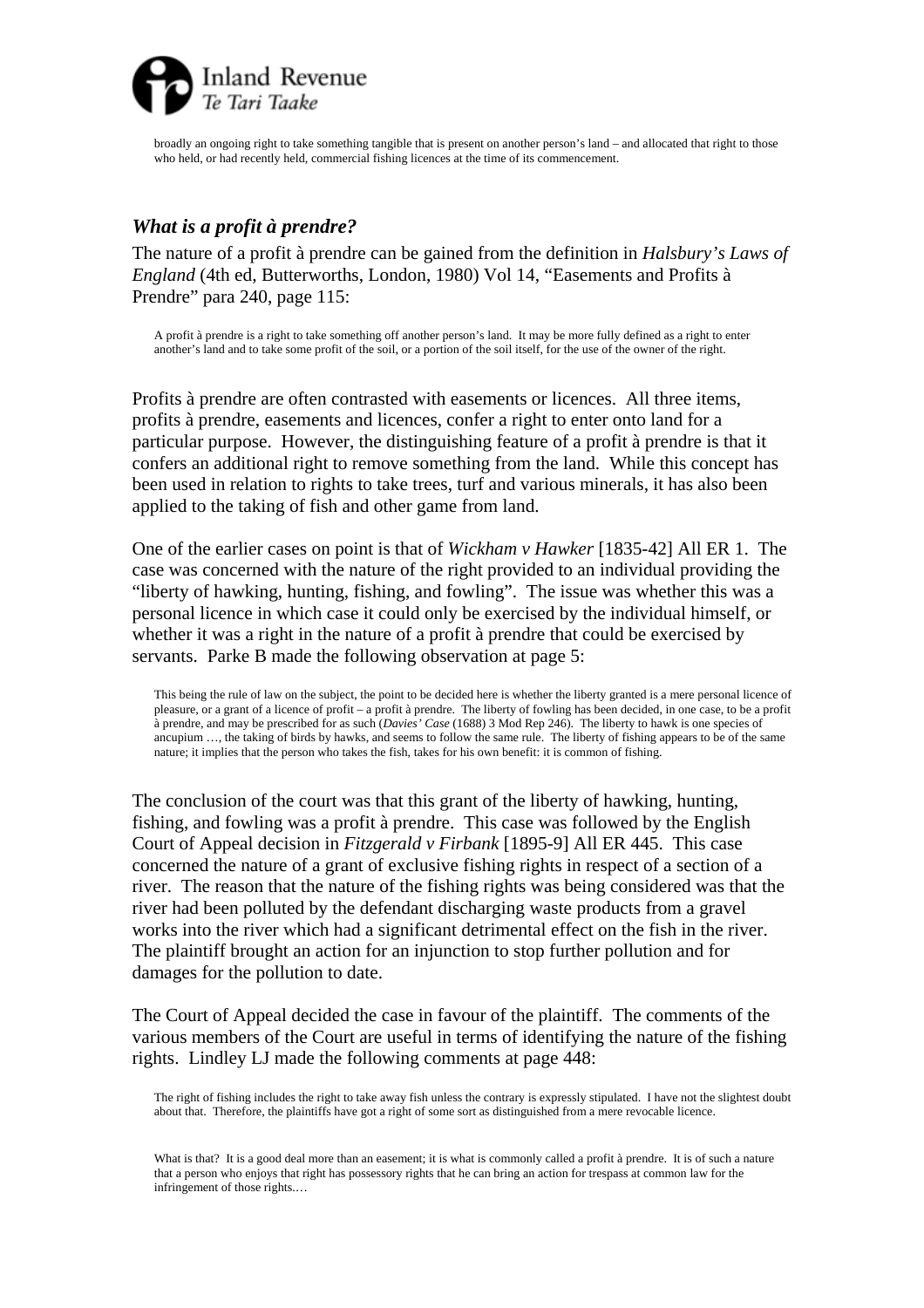

Rigby LJ, in agreeing with Lindley LJ, went on to state at page 450:

I hold that, on the incorporeal hereditament, there is a right of action against any person who disturbs them, either by trespass, or by nuisance, or in any other substantial manner.

This decision was followed by Farwell J in *Nicholls v Ely Beet Sugar Factory Ltd* [1931] All ER 154. That case concerned the ability of the plaintiff to bring an action of nuisance seeking an injunction to stop the defendant polluting a river in which the plaintiff held two fishing rights. The defendant sought to defend the action by arguing that the plaintiff's title was not sufficient title to maintain the action in nuisance. The Court held that the plaintiff's title, which was a profit à prendre, was sufficient to enable the plaintiff to bring an action in trespass or nuisance to protect that right.

The above cases demonstrate that a feature of a profit à prendre is the right to remove something from the land. The cases also show that the courts have applied this concept to fishing rights. Therefore, on the basis that the fishing quota is a "fishing right", it is possible that the fishing quota is a profit à prendre.

### *An interest in land*

So far, the cases have concluded that the grant of fishing rights is generally a profit à prendre as it includes the right not only to catch the fish but also to take them away. Another important feature of a profit à prendre is identified in the *Nicholls* case. This feature is that a profit à prendre is considered to be an interest in land. While not explicitly stated in the *Nicholls* case, the parties necessarily assume it, as the plaintiff was bringing an action of nuisance. A nuisance, according to the definition accepted by Goddard CJ in the English case of *Howard v Walker* [1947] 2 All ER 197 at page 199 is:

Nuisance is the unlawful interference with a person's use or enjoyment of land, or of some right over, or in connection with it.

That a profit à prendre is an interest in land was addressed more directly in *Webber v Lee* (1882) 9 QBD 315. The case concerned the nature of a right that had been granted over certain land to shoot game and to take it away. The plaintiff was arguing that what had been granted was a mere licence, the defendant that the right was a profit à prendre.

The English Court of Appeal unanimously decided that the interest was a profit à prendre and an interest in land. While all three judges delivered separate judgments, they all made statements similar to that delivered by Jessel MR at page 318:

The right to shoot game and to take it away when shot has been decided to be an interest in land and a profit à prendre.

One of the consequences of a profit à prendre being an interest in land is that a profit à prendre can only be created or granted by the owner of a sufficient estate or interest in the land. Hinde McMorland & Sim's *Land Law in New Zealand* (1997, Butterworths, Wellington) states at page 655:

It is also necessary to ensure that the proposed grantor both has title to the product involved and has capacity as grantor if he or she owns an estate less than the fee simple.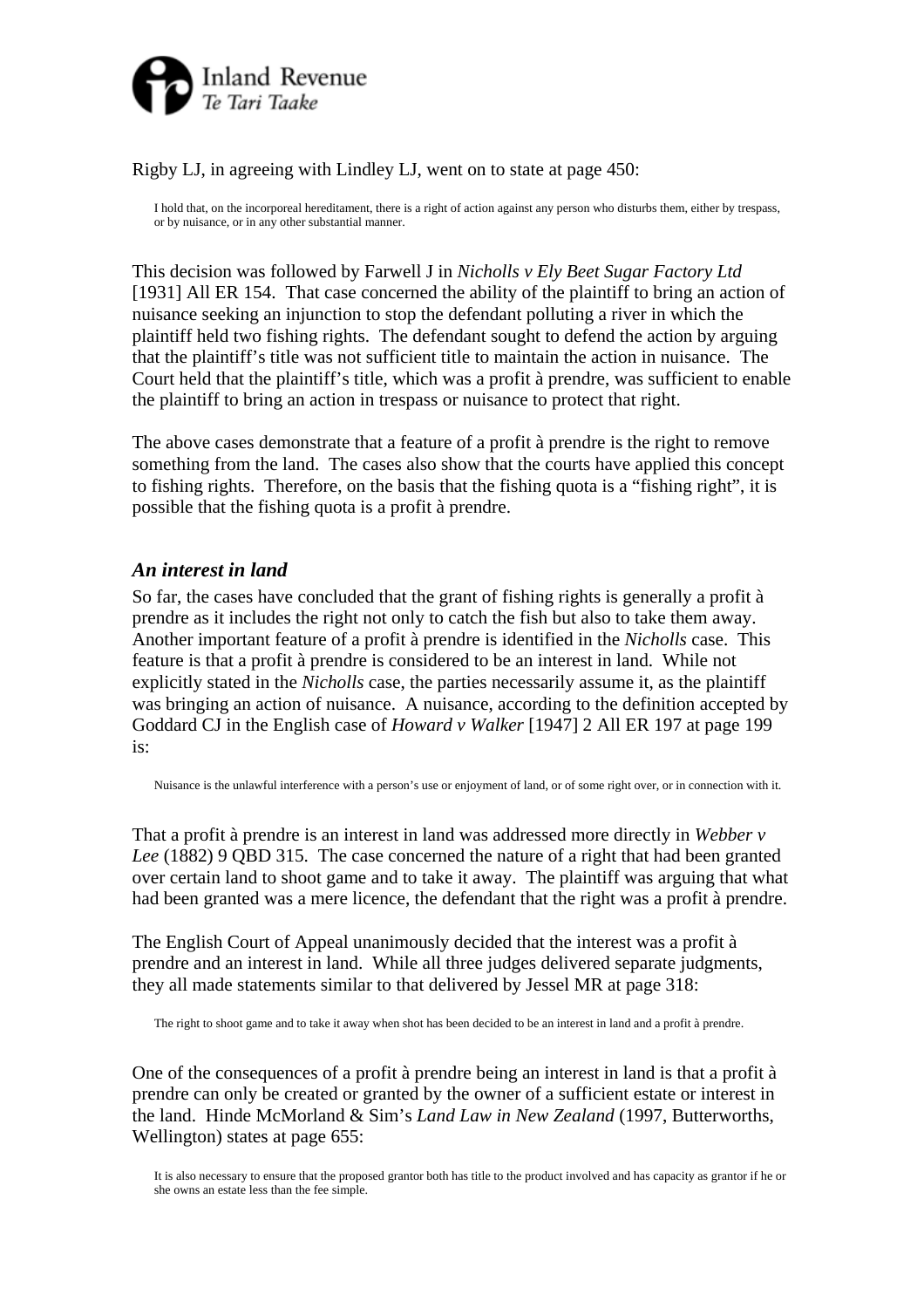

Therefore, a profit à prendre is a right to take something off someone else's land. It has been held in a number of cases to describe certain fishing rights. Further, it is an interest in land. As it is an interest in land, the fishing rights if they were to constitute a profit à prendre would need to be granted by a person with a legal estate in the land concerned. However, the cases considered so far have only dealt with fishing rights granted over inland waterways, being lakes, rivers and streams. While some fishing quota is granted in respect of freshwater species, the majority of the fishing quota is granted in respect of species that live in the sea. It needs to be considered whether this makes any difference.

# *Can a profit à prendre exist in relation to the sea?*

The principles identified in the cases considered regarding fishing rights and profits à prendre have been applied to inland waterways. The current situation also involves fishing quota granted over the open seas. There is an issue as to whether the same principles involving profits à prendre can be applied in this instance.

Some assistance on this issue can be found in the Privy Council decision in *Attorney General for the Province of British Columbia v Attorney General for the Dominion of Canada* [1914] AC 153. The case concerned the ability of the Government of British Columbia to grant various fishing rights. The Government of the Dominion had exclusive authority over the sea coast and inland fisheries, but the Government of British Columbia had exclusive authority over property and civil rights in the province. The case concerned an area known as the "railway belt", which included both non-tidal and tidal waters. The question was whether the granting of fishing rights over this area was in the domain of the Government of the Dominion or whether such rights were property rights properly in the domain of the Government of British Columbia.

The Privy Council acknowledged the distinction between tidal and non-tidal waters. Non-tidal waters are those such as lakes, rivers and other inland waterways, excluding those parts of rivers and other waterways that meet the sea and as such are tidal. Tidal waters include these areas where non-tidal waters meet tidal waters, at the mouths of streams and in estuaries, as well as the sea coast. The open seas appear to fall into a separate category.

The Privy Council held that in respect of non-tidal waters, the right to grant fishing rights is a property right and as such exists with the owner of the underlying land. It is a private property right. In the case of rivers this may well exist with private individuals, but in the case of lakes, the title to the underlying land is typically reserved to the Crown. On the facts of the case, this should have meant that the Government of British Columbia had exclusive authority to grant fishing rights. However, the Government of British Columbia had specifically granted ownership of the particular land in question back to the Government of the Dominion.

The railway belt also included tidal waters. The issue was whether the principles that applied to non-tidal waters could have equal application to tidal waters. The Privy Council concluded that the same principles did not apply. In respect of the tidal waters, there was an overriding public right of fishing in tidal waters, which was only subject to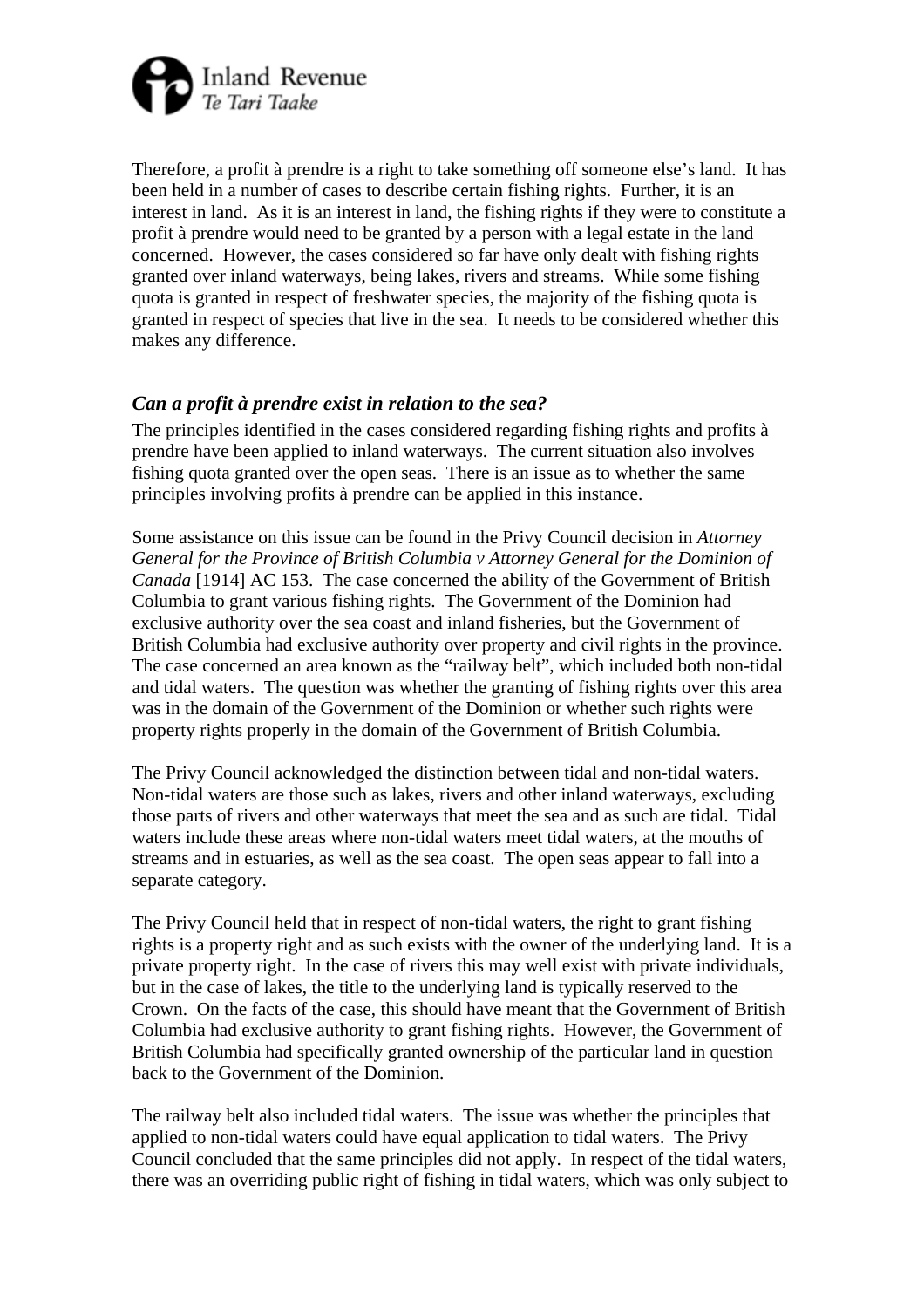

#### regulation by the Government of the Dominion. Viscount Haldane stated at pages 167 and 168:

The general principle is that fisheries are in their nature mere profits of the soil over which the water flows, and that title to a fishery arises from the right to the solum. A fishery may of course be severed from the solum, and then it becomes a profit à prendre in alieno solo and an incorporeal hereditament. The severance may be effected by grant or by prescription, but it cannot be brought about by custom, for the origin of such a custom would be an unlawful act. But apart from the existence of such severance by grant or prescription the fishing rights go with the property in the solum.

The authorities treat this broad principle as being of general application. They do not regard it as restricted to inland or nontidal waters. They recognise it as giving to the owners of land on the foreshore or within an estuary or elsewhere where the tide flows and reflows a title to fish in the waters over such lands, and this is equally the case whether the owner be the Crown or a private individual. But in the case of tidal waters (whether on the foreshore or in estuaries or tidal rivers) the exclusive character of the title is qualified by another and paramount title which is prima facie in the public.

From these passages, it can be seen that the Privy Council accepted the general principle that fishing rights attach to the land under the water. These rights can be severed, at which point they become profits à prendre. The Privy Council noted that the authorities have treated this general principle as applying to both inland waterways as well as tidal waters. However, Viscount Haldane noted a further factor that could impact on the application of the principle to tidal waters. The factor is that there is an overriding public right to fish in tidal waters.

The Privy Council noted that the nature of the public right was "not easy to define". However, the public right was regarded as paramount, which led Viscount Haldane to conclude at page 173:

So far as the waters are tidal the right of fishing in them is a public right subject only to regulation by the Dominion Parliament.

Therefore, while the general principle is accepted in respect of non-tidal or inland waterways, the Privy Council concluded that it does not apply in respect of tidal waters. The reason for this is that there is an overriding public right to fish in tidal waters. The Privy Council also reached the same conclusion in relation to the open seas. In specifically addressing fishing rights in waters below the mean low water mark and in the open seas, Viscount Haldane stated at page 173:

Their Lordships have already expressed their opinion that the right of fishing in the sea is a right of the public in general which does not depend on any proprietary title, and that the Dominion has the exclusive right of legislating with regard to it.

The effect of this is that the Privy Council rejected the application of the profit à prendre concept in respect of fishing rights relating to tidal waters and the open seas. The basis for the rejection of the profit à prendre concept in relation to fishing rights in respect of tidal waters and the open seas is the existence of an overriding public right to fish in the sea. According to the Privy Council, this title is "paramount" and subject only to regulation by Parliament.

The existence of the overriding public right to fish in the sea was a sufficient basis for the Privy Council to decide the matter in the *British Columbia* case. However, it is noted that even if the public right had not existed, the Privy Council would not automatically have concluded that the fishing rights were profits à prendre. As a profit à prendre is an interest in land, the person granting the fishing rights needs to have a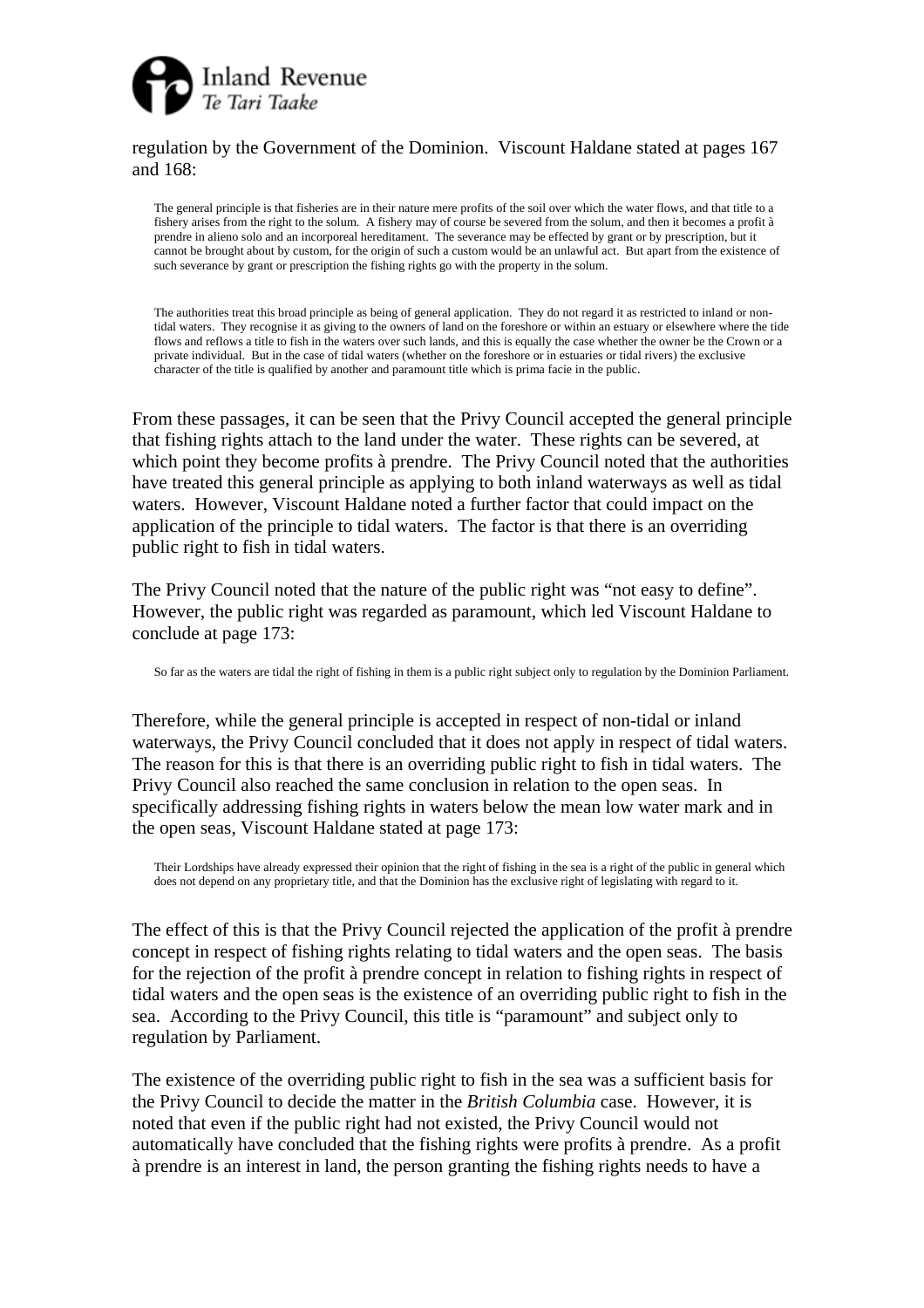

sufficient interest in the land before the fishing right can be a profit à prendre. Therefore, before the Privy Council could have concluded that the fishing rights were profits à prendre (in absence of the public right to fish), it would need to be established that the Crown owned the land under sea in respect of which the fishing rights were granted. The Privy Council regarded the issue as a difficult one, and one which they considered they did not need to answer. Viscount Haldane stated at page 174:

But their Lordships feel themselves relieved from expressing any opinion on the question whether the Crown has a right of property in the bed of the sea below low water mark to what is known as the three-mile limit because they are of the opinion that the right of the public to fish in the sea has been well established in English law for many centuries and does not depend on the assertion or maintenance of any title in the Crown to the subjacent land.

Therefore, the particular issue of whether the Crown owns the seabed appears to be a complex issue in English law. While the Privy Council did not reach a conclusion in respect of this matter, it seems clear that they considered it would have been relevant to a positive finding that the fishing rights were profits à prendre (although the Privy Council concluded that it was not a profit à prendre because of the overriding public right).

### *Application to fishing quota*

In determining whether fishing quota might be in the nature of a profit à prendre, it is necessary to consider the factors established by the cases and then compare these with the fishing quota. The first characteristic of a profit à prendre is that it is a right to take something from land. The cases have held that this extends to taking fish from water that flows over land. Under the Fisheries Act 1983, fishing quota might have been argued to satisfy this requirement as being a right to take fish from water that flows over land. Under the Fisheries Act 1996, the position is less arguable. The introduction of the concept of an annual catch entitlement that is severable from the fishing quota perhaps indicates that the right to fish is one step removed from the fishing quota. However, given that the annual catch entitlement is generated by the fishing quota it is considered that fishing quota can still be regarded as ultimately giving rise to a right to take fish from water that flows over land.

The second point to note is that fishing quota is granted in relation to a number of different species. These include both freshwater species (found in internal waterways) as well as the deep sea species. It is considered that there is no express differentiation in the Fisheries Acts of the rights provided in relation to the different species. Accordingly, it is considered that any determination of the nature of the property rights obtained in relation to fishing quota has to apply equally to all quota across the various species.

Against this background, the Privy Council decision in the *British Columbia* case that an overriding public right to fish in the sea was inconsistent with the existence of a fishing right in the nature of a profit à prendre in relation to the seas poses a potential problem for the characterisation of fishing quota as a profit à prendre. The Privy Council considered that the public right was "paramount" and subject only to regulation by Parliament. The acknowledgement that this public right is subject to regulation by Parliament is important in the New Zealand context. It appears that Parliament in New Zealand has regulated the right to fish in the sea through the Fisheries Acts and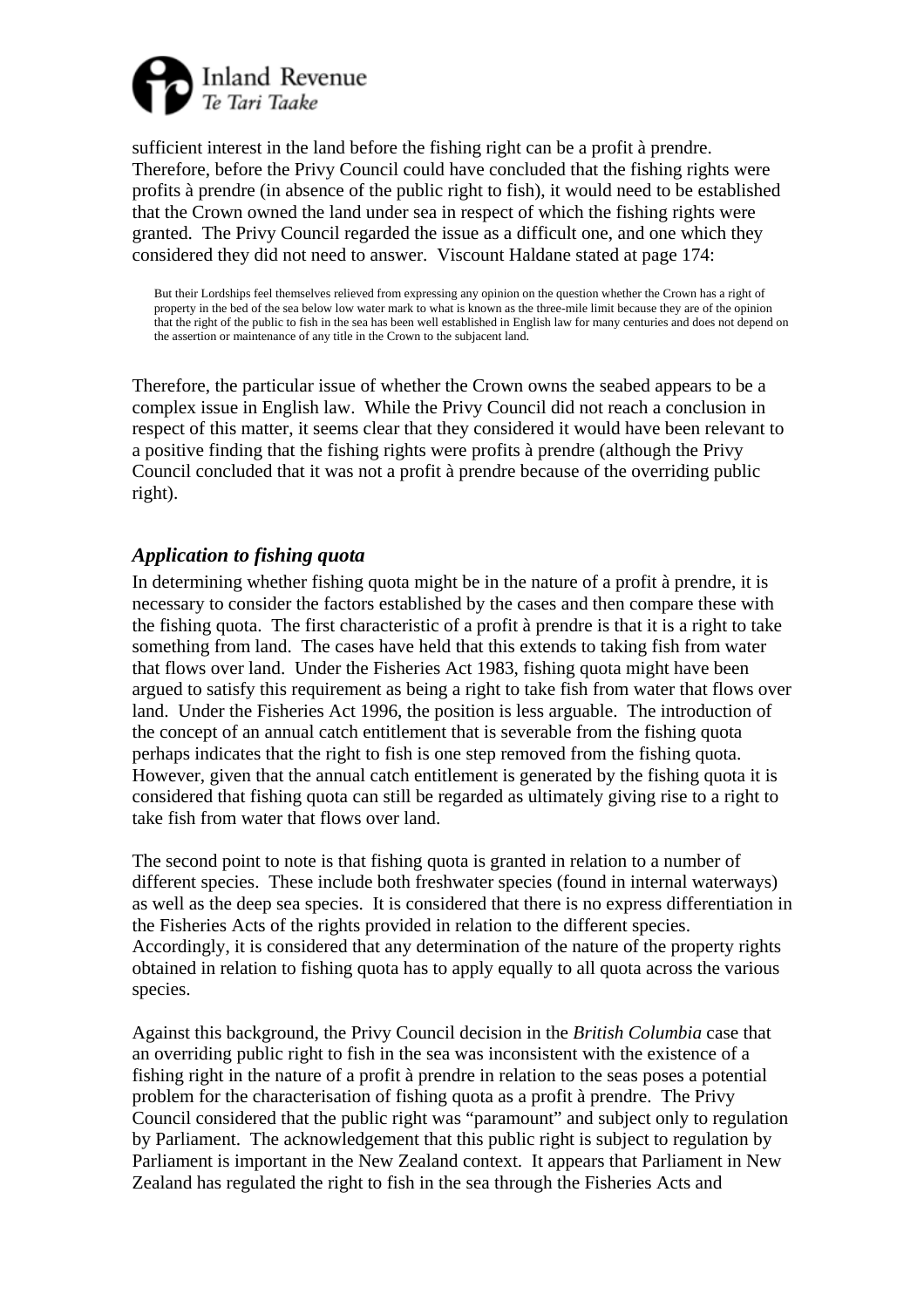

associated legislation. While a public right to fish in the sea still appears to exist (with the right being limited as to the size and number of fish that can be caught), it seems clear that this is no longer an overriding public right to fish. The rights created under the quota management system now appear to be the paramount rights. The effect of this is that it is considered that primary concern of the Privy Council in the *British Columbia* case does not appear to be as relevant in a New Zealand context.

The final characteristic of a profit à prendre is that it is an interest in land. This means that the profit à prendre needs to have been created by a person with a legal interest in the land. In this regard, problems may exist for fishing quota granted in respect of freshwater species. In relation to inland waterways, the owner of the adjacent land generally owns the land lying under the waterway where the waterway is contained on the land owned by the person, and to the midpoint where the waterway forms a border of the property. This principle is subject to certain exceptions where the Crown has asserted ownership of the underlying land – as may have occurred in the case of lakes and navigable rivers. Thus, the case for fishing quota being regarded as a profit à prendre encounters some difficulties in relation to fishing quota allocated in respect of freshwater species as it not clear whether the Crown would own all of the underlying land in question, from which it could grant an interest in land in the nature of a profit à prendre.

The situation is fraught with even more uncertainty in relation to the seabed and foreshore. There is some argument that section 7 of the Territorial Sea, Contiguous Zone, And Exclusive Economic Zone Act 1977 provides some assistance as to the ownership of the seabed. However, this only applies in respect of the "territorial sea" which extends 12 nautical miles from the coast of New Zealand. Fishing quota is granted in respect of quota management areas, which extend 200 nautical miles from the mean high water mark along the coast of New Zealand. Further, the effectiveness of this section against customary title was unanimously rejected by the Court of Appeal in *Ngati Apa and Others v Attorney-General and Others* [2003] NZCA 117 (19 June 2003). It is considered that the position is not improved by the "sovereign rights" conferred on New Zealand through Article 56 of the United Nations Convention on the Laws of the Sea. New Zealand did not become a signatory to the Convention until 19 July 1996, meaning that any fishing quota allocated between 1986 and 1996 could not have been granted by the Crown relying on the rights conferred under the Convention.

Accordingly, the issue of whether the Crown owns a sufficient interest in the land from which it could grant an interest in the nature of a profit à prendre is unclear. From this perspective, the approach of the Privy Council in the *British Columbia* case to leave the issue concerning the Crown ownership of the foreshore and seabed as unresolved has considerable merit.

There are further factors from which guidance can be obtained as to whether fishing quota can be regarded as a profit à prendre. When the Fisheries legislation is considered as a whole and in a wider statutory setting, it is considered that there are some other factors that support a conclusion that Parliament did not intend fishing quota to be a profit à prendre. An example is the Forestry Rights Registration Act 1983, where Parliament specifically refers to a forestry right being a profit à prendre. The absence of a similar provision in relation to fishing quota perhaps becomes more significant. A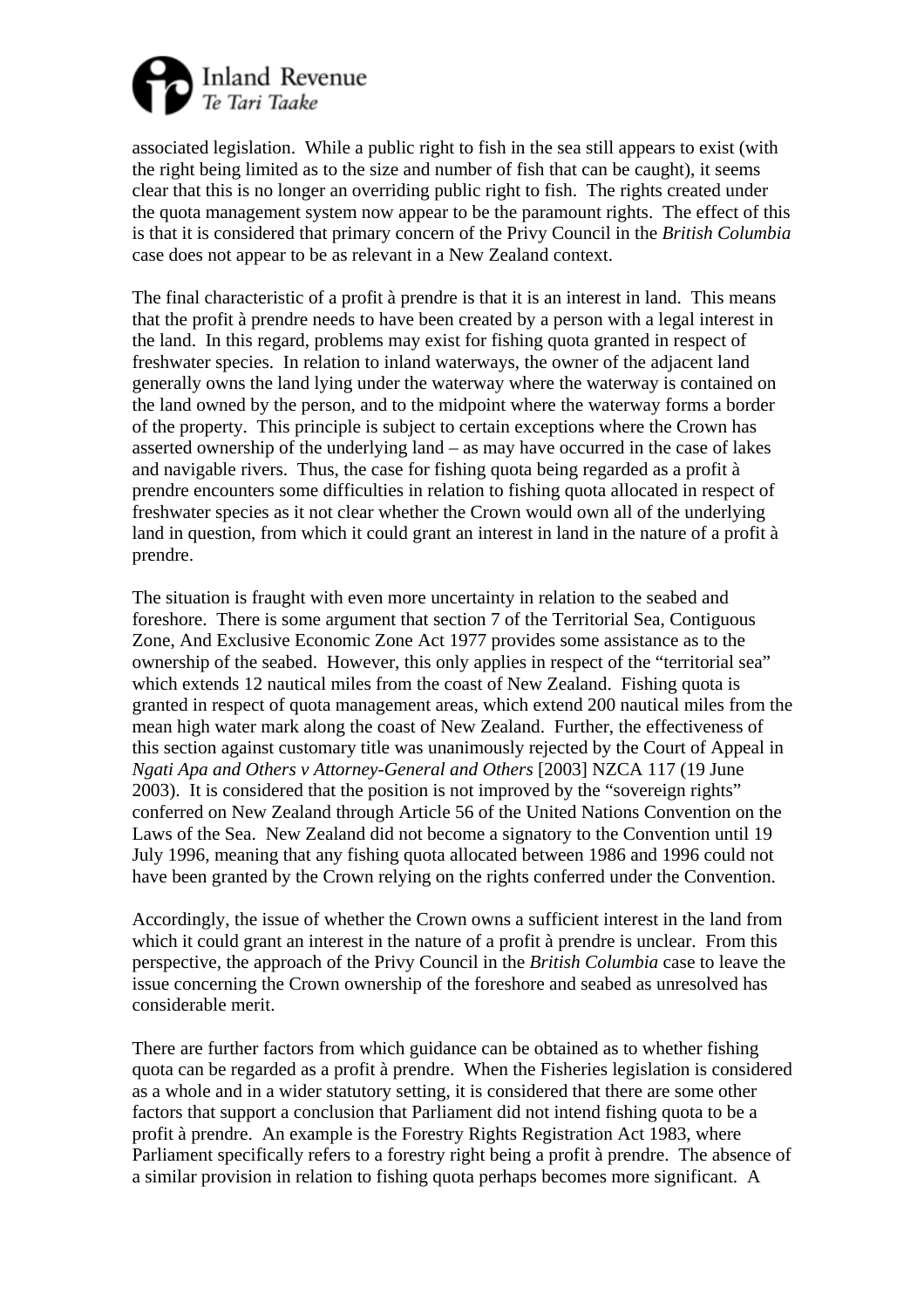

further example is the Personal Property Securities Act 1999 where fishing quota is specifically excluded from the ambit of that Act. While excluding fishing quota from an Act dealing with personal property might tend to support a conclusion that fishing quota is perhaps a profit à prendre, an interest in land, and not personal property, the method of exclusion suggests that Parliament did not exclude fishing quota on this basis. The exclusion provisions in section 23(e) of that Act contain general exclusions for interests in land, and a specific exclusion for fishing quota. If fishing quota was regarded as a profit à prendre and an interest in land, there would have been no need for the specific exclusion.

The end result is that there are a number of difficulties with fishing quota being regarded as a profit à prendre. While there are a number of similarities between the characteristics of fishing quota and the characteristics of a profit à prendre, there are also a number of fundamental inconsistencies in the characteristics that indicate that fishing quota is not a profit à prendre. The effect of these conclusions on the nature of fishing quota leads to the further other possibility that fishing quota is a unique property right, with the rights and obligations in respect of the property determined from the statute creating the right (as alluded to earlier).

### **A unique property right**

The decision in the *British Columbia* case was cited with approval by the Full High Court of Australia in the case of *Harper v Minister for Sea Fisheries* (1989) 168 CLR 314. While the case concerned whether payments made by commercial fishermen for fishing licences were a "tax", the High Court made some useful observations regarding the nature of the Australian fishing licence system. The Court noted the similarities between the rights obtained under a commercial licence and the rights obtained under a profit à prendre. However, the Court ultimately concluded that the fishing rights were not profits à prendre, but instead were statutory rights created under the particular statutory regime. Mason CJ, Deane and Gaudron JJ stated at page 325:

The right of commercial exploitation of a public resource for personal profit has become a privilege confined to those who hold commercial licences. This privilege can be compared to a profit à prendre. In truth, however, it is an entitlement of a new kind created as part of a system for preserving a limited public natural resource in a society which is coming to recognize that, in so far as such resources are concerned, to fail to protect may destroy and to preserve the right of everyone to take what he or she will may eventually deprive that right of all context.

# **Conclusion on the nature of fishing quota**

From the above analysis, it is concluded that fishing quota is not a usufruct right nor is it the sale of goods coupled with a licence. It is noted, however, that the rights granted under the fishing quota are similar to the rights that arise under a profit à prendre. The fishing quota generates an annual catch entitlement which provides the right to take a certain amount of a certain item (being the species of fish) from a certain area. These are the basic characteristics of a profit à prendre. While the rights seem similar, the courts have held that a profit à prendre cannot exist in respect of tidal waters and the open seas, and further that only the owner of an interest in land can create a profit à prendre. As the Crown ownership of the land under the water in respect of which fishing quota is granted is not clear and for the various other reasons considered above, it is concluded that fishing quota is not a profit à prendre.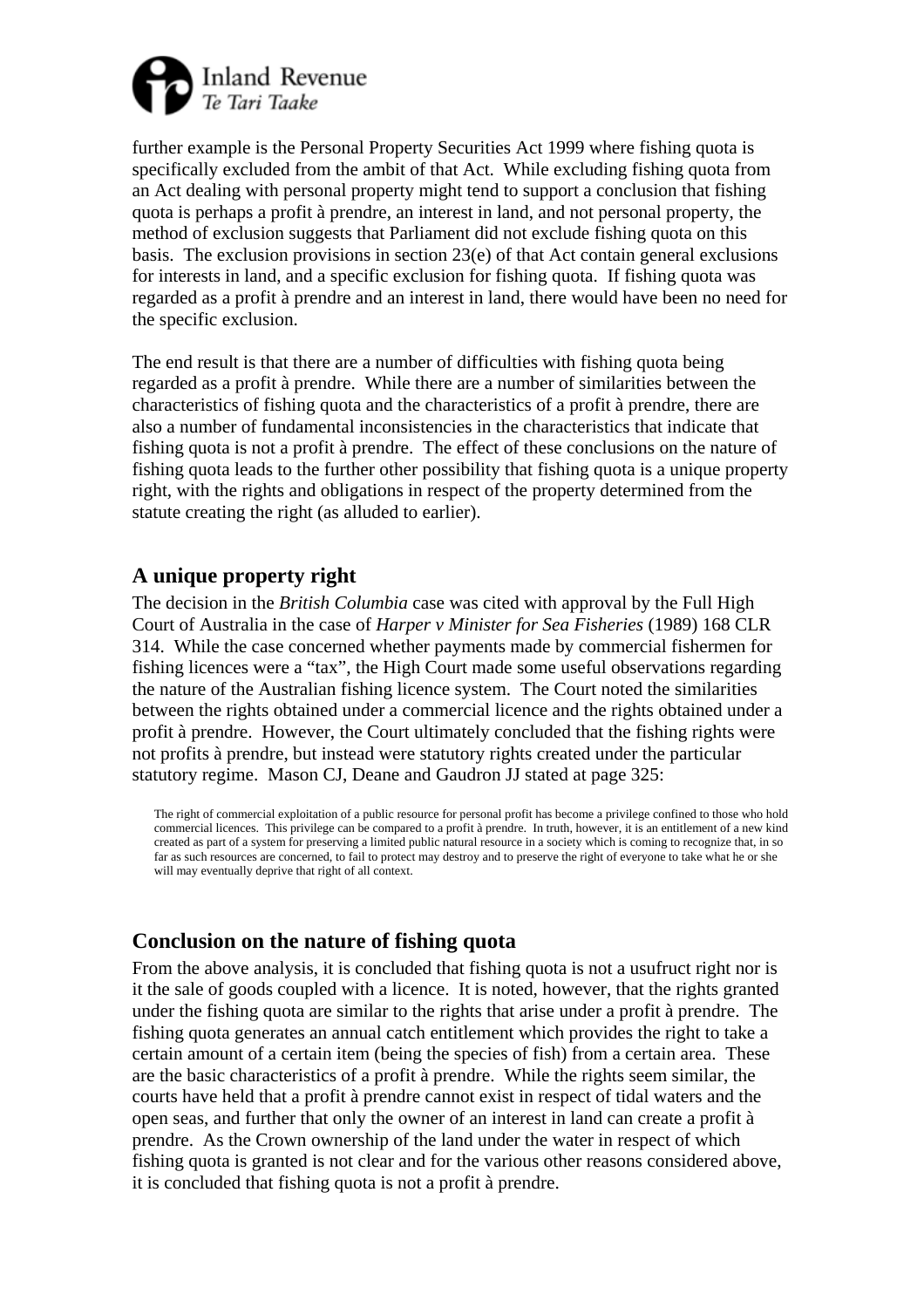

The effect of this is that it is concluded that fishing quota cannot be categorised as a usufruct right, the sale of goods coupled with a licence, or a profit à prendre. Fishing quota has to be regarded as a unique property right, with its characteristics determined from the provisions of the fishing legislation as set out by Justice Tipping in the *New Zealand Fishing Industry Association* decision referred to above. This is consistent with the Australian decision in *Harper*. It could also be seen to be consistent with the position set out by the Law Commission referred to above, where the rights are "akin" to a profit à prendre, but not entirely the same. It also reflects the statement made by Justice Baragwanath in *Antons Trawling Co Ltd*.

It is noted that the general characteristics of individual transferable quota were set out in section 27 of the Fisheries Act 1996, but that section 27 has since been repealed. It is considered that section 27 was repealed as being redundant, in that it merely summarised the characteristics that are found in other sections of the Fisheries Act 1996.

# **Marine farming authorisations**

There are three different statutory bases on which a marine farming authorisation may have been granted. Prior to 1 October 1991, the relevant legislation was the Marine Farming Act 1971. Under this Act, the Ministry of Fisheries was able to grant marine farm leases and marine farming licences.

On 1 October 1991, the Resource Management Act 1991 came into effect. This Act set out a new procedure for obtaining a marine farming authorisation. The Resource Management Act also repealed the sections of the Marine Farming Act 1971, which enabled marine farm leases and licences to be granted. The new process under the Resource Management Act 1991 involves two stages.

The first stage involves obtaining a resource consent in the form of a coastal permit, or, if the proposed farming activity is already permitted by the relevant Regional Plan, a certificate of compliance. Once one of these documents has been obtained, an application can then be made to the Ministry of Fisheries for a marine farming permit. These are issued under section 67J of the Fisheries Act 1983.

The effect of these different statutory regimes is that there are three different types of statutory approval that might be involved in the sale of a marine farming authorisation. These are:

- A marine farming lease granted under the Marine Farming Act 1971;
- A marine farming licence granted under the Marine Farming Act 1971; or
- A marine farming permit granted under the Fisheries Act 1983 in conjunction with a resource consent in the form of a coastal permit or a certificate of compliance granted under the Resource Management Act 1991.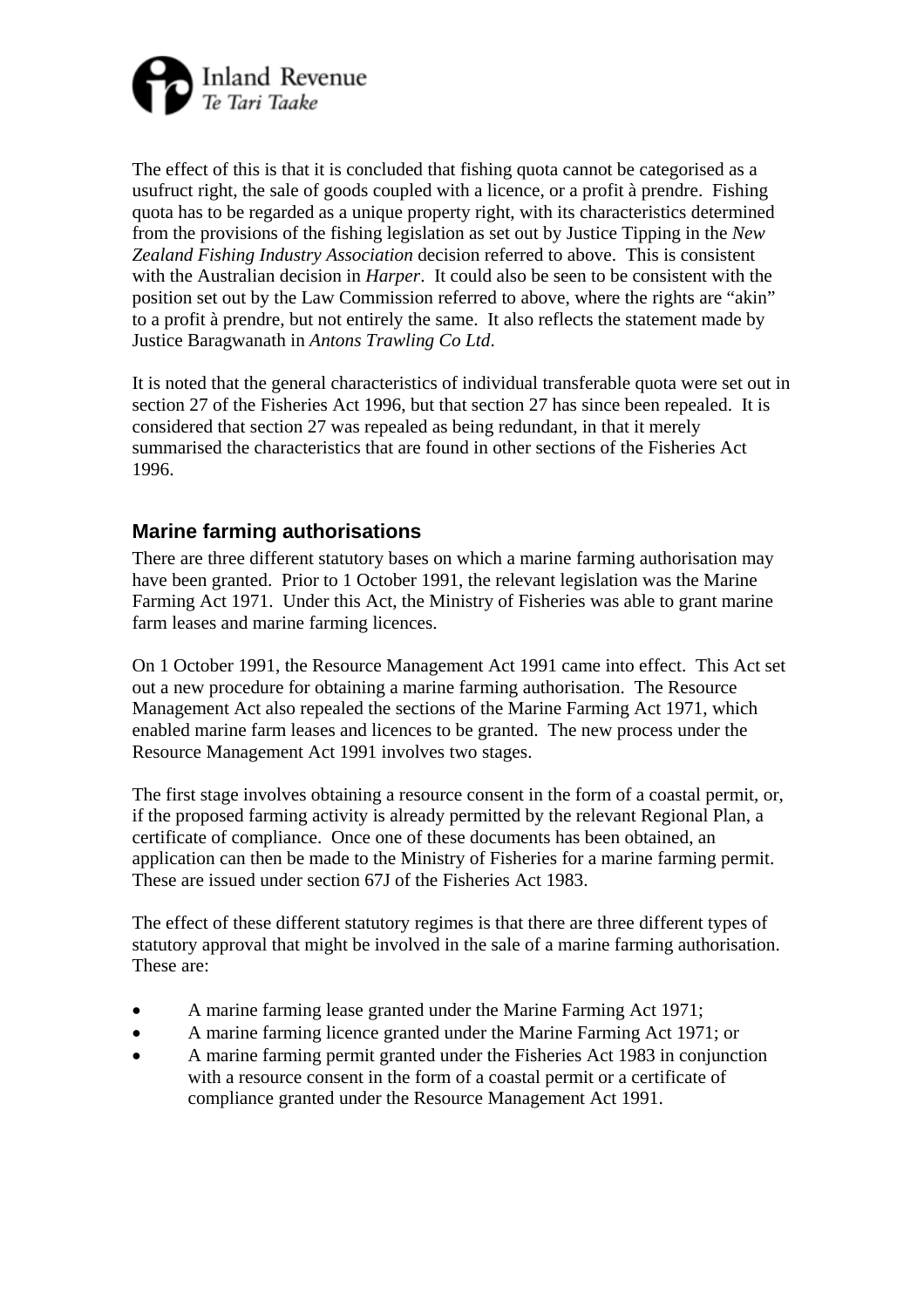

# **Marine farming leases**

The characteristics of marine farming leases are set out in section 11 of the Marine Farming Act. On the basis of section  $11(1)(a)$  of that Act, it appears that a lease granted under this section would constitute a leasehold estate and thus be an interest in land.

However, as the actual terms of any lease as set out in a marine farming lease agreement would govern the nature of the rights acquired under the lease, these terms of the marine farming lease agreement would need to be considered to ensure that they were consistent with the grant of a leasehold estate. For instance, the lease would need to define a particular area of the seabed. Additionally, the terms of the lease would need to be consistent with the lessee obtaining rights in respect of the seabed. While it is likely that most leases would specify a particular area, as it appears that there is no "standard form" lease agreement it is possible that some of the leases granted might exclude rights in respect of the seabed. Such leases may not constitute real property.

In order to ensure that the correct position is provided in the ruling, it only applies to marine farming leases that satisfy the following conditions:

- The marine farming lease defines the area subject to the lease by means of a legal description giving an area in hectares (or equivalent) and its position on a survey plan; and
- The legal effect of the marine farming lease is that the seabed is not excluded from the area leased.

# **Marine farming licences**

Similar concerns arise in respect of marine farming licences as with marine farming leases. Section 11(3) refers to a property right that can be passed onto a person's estate and is able to be assigned. While the provision is consistent with a licence being in the nature of a contractual right in accordance with the general law concept of a licence, it is also possible that the terms of a licence granted under this provision might give rise to exclusive rights over a defined area of land and so constitute an interest in land – possibly a leasehold interest. Once again, this appears to be a matter that can only be determined by considering the specific terms of the particular marine farming licence in question.

In order to ensure that the correct position is provided in the ruling, it only applies to marine farming licences that satisfy the following conditions:

- The marine farming licence defines the area subject to the licence by means of a legal description giving an area in hectares (or equivalent) and its position on a survey plan; and
- The legal effect of the marine farming licence is that the seabed is not excluded from the area licensed.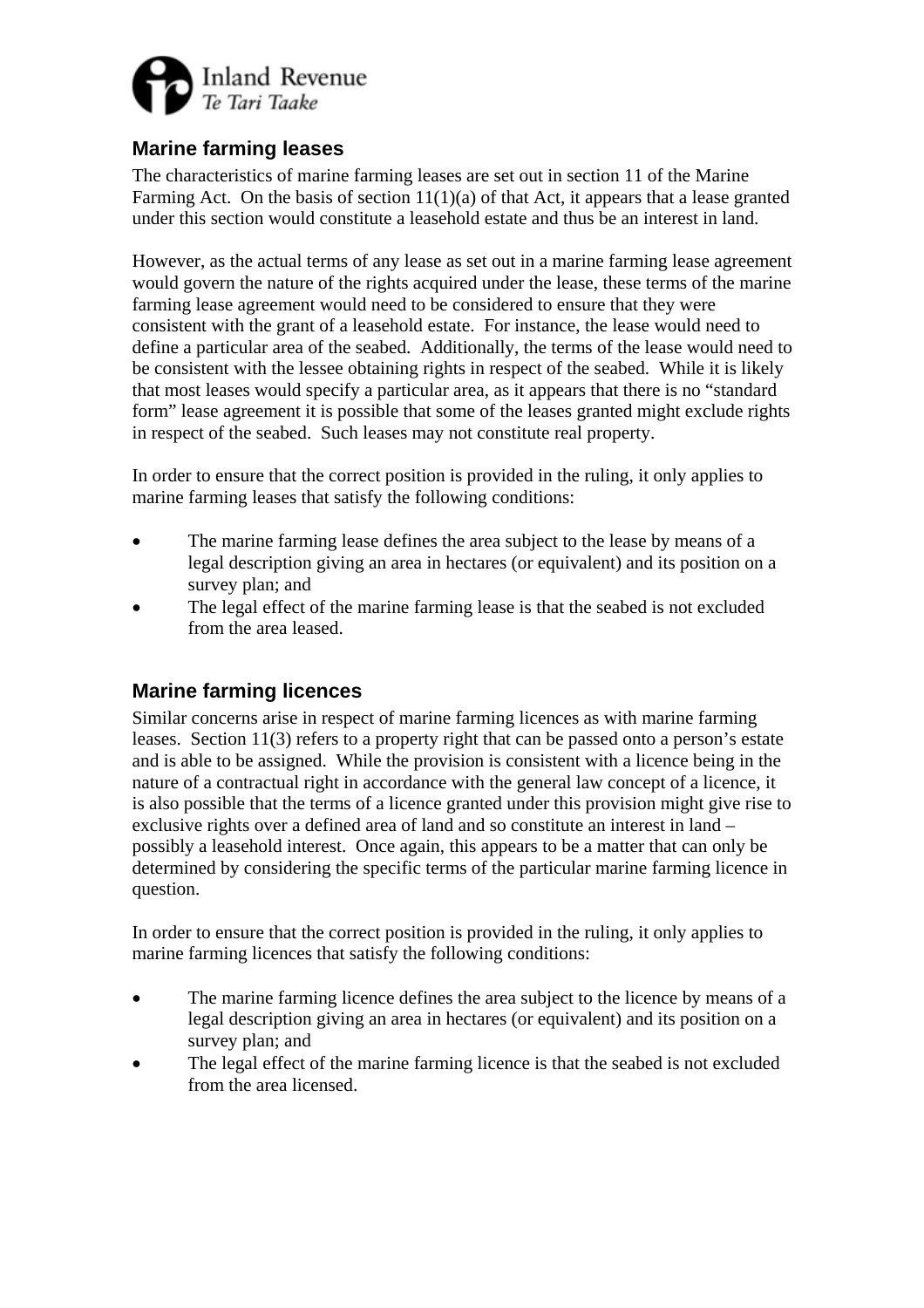

# **Transition to the Resource Management Act**

Section 11 of the Marine Farming Act was repealed as from 1 October 1991 by section 362 of the Resource Management Act 1991. However, a savings provision is contained in section 426 of the Resource Management Act. The effect of this provision is to preserve the pre-existing rights relating to both marine farming leases and marine farming licences despite the repeal of section 11 of the Marine Farming Act by the Resource Management Act.

Therefore, both marine farming leases and marine farming licences granted under the Marine Farming Act continue in force under the Resource Management Act with no alteration of the rights and obligations under which they were granted.

### **New marine farming authorisations**

New marine farming authorisations are granted under the Resource Management Act and the Fisheries Act 1983. The first step in the process is to apply for a resource consent from the Local or Regional Council. Section 87 of the Resource Management Act defines a resource consent granted in relation to a coastal marine area to be a "coastal permit". Both these terms are relevant as some provisions of the Resource Management Act relate to coastal permits and some relate to the more general resource consent.

If the Council has already approved the proposed marine farming activity in the area, the applicant will likely only require a Certificate of Compliance rather than a resource consent. Once a person has obtained either a coastal permit or a certificate of compliance, the person also requires a marine farming permit, which is issued under section 67J of the Fisheries Act 1983.

# **The treatment for GST purposes**

The new marine farming authorisations need to be considered as to how they will be treated under the GST Act because they involve two separate items – a resource consent or certificate of compliance, and a marine farming permit. This matter needs to be considered as it needs to be determined whether there is a single supply of a "marine farming authorisation" or whether there are two separate supplies, one of the resource consent or certificate of compliance and another of the marine farming permit.

This general issue is a difficult one, and has not been fully dealt with by the courts. However, there have been a number of cases both in New Zealand and overseas which have provided some guidance. Some of the New Zealand cases to consider the issue of single versus multiple supplies are the High Court decision in *CIR v Smiths City Group Ltd* (1992) 14 NZTC 9,140; the High Court decision in *Coveney v CIR* (1994) 16 NZTC 11,328; and the Court of Appeal decision in *CIR v Coveney* (1995) 17 NZTC 12,193.

There have been a number of UK decisions on this issue as well, including *British Airways plc v Customs & Excise Commissioners* [1990] STC 643; *Customs and Excise Commissioners v United Biscuits (UK) Ltd* [1992] STC 325; *Virgin Atlantic Airways*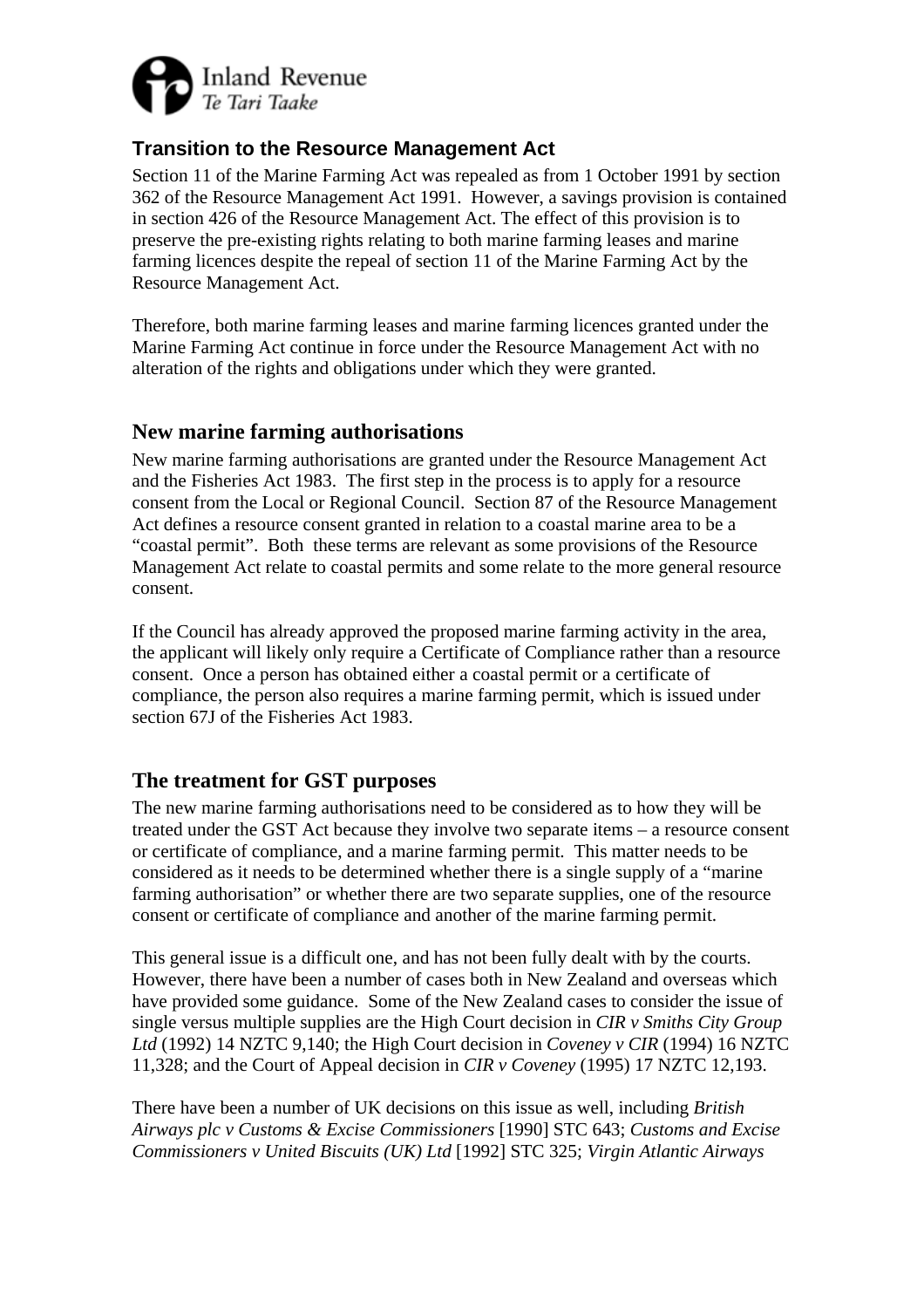

*Limited v Customs & Excise Commissioners* [1995] STC 341; and *Customs & Excise Commissioners v British Telecommunications* [1998] STC 544.

From these cases a number of factors has emerged as being relevant to determining whether there is a single supply or multiple supplies. These factors can be summarised as follows:

- The degree to which the services alleged to constitute a single supply are interconnected, the extent of the interdependence and intertwining, and whether each is an integral part or component of a composite whole.
- The mere separate itemisation of things in a contract does not make them separable if they are necessary components of the entire transaction.
- Whether the services are rendered under a single contract, or for a single undivided consideration, are matters to be considered, but they are not conclusive.
- If it would not be possible to purchase each of the various elements separately and still end up with a useful article or service, the supply is a compound supply that cannot be split up for tax purposes.

# **Application to the facts**

In determining the degree of interdependence between the resource consent and the marine farming permit, section 67J(2) of the Fisheries Act 1983 provides some assistance. It states that a marine farming permit shall only be issued to a person who holds a coastal permit for the relevant area, or to a person who holds a certificate of compliance in respect of the relevant area.

Therefore, this section illustrates that there is a high level of interdependence between the resource consent and the marine farming permit. This relationship is also reflected in section 67M of the Fisheries Act 1983, the section relating to the transfer of the marine farming permit. This section implies that it is only possible to transfer a marine farming permit in conjunction with the resource consent or certificate of compliance to which it relates. It is understood that as a matter of practice, both the coastal permit and the marine farming permit would be transferred when a marine farm is transferred.

In terms of the case law discussed above, this relationship between the marine farming permit and the resource consent should be sufficient to conclude that they are sufficiently interconnected to be regarded as a single supply rather than as separate supplies. This is on the basis that one of the permits without the other is essentially useless.

Therefore, it appears that most transfers of marine farming activities will involve the supply of both the marine farming permit and the coastal permit or certificate of compliance. It is concluded that when these items are supplied together as part of the same supply, they should be treated as a single supply for GST purposes. The Ruling only applies to supplies of this nature.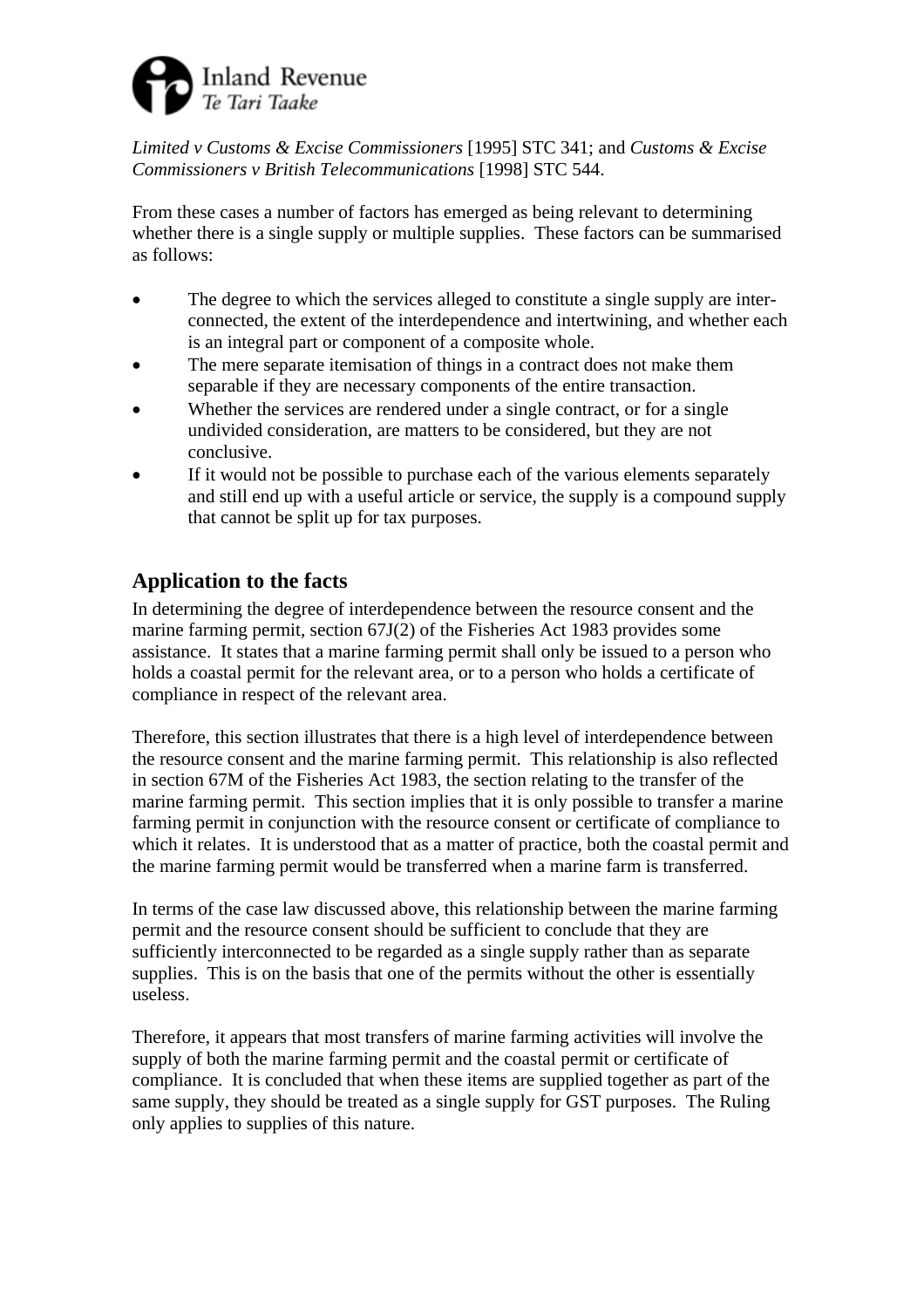

# *Legislation*

Having established the nature of both fishing quota and the various types of marine farming authorisations, the next issue involves determining the relevant GST legislation. The section for obtaining an input tax credit is section 20. Section 20(2) outlines the documentary evidence that needs to be held in order to obtain an input tax credit, and section 20(3) provides the circumstances in which a claim will be available depending on the basis of GST registration.

**20(1)** In respect of each taxable period every registered person shall calculate the amount of tax payable by that registered person in accordance with the provisions of this section.

**20(2)** Notwithstanding any other provision in this Act, no deduction of input tax shall be made in respect of a supply, unless -

- (a) A tax invoice or debit note or credit note, in relation to that supply, has been provided in accordance with sections 24 and 25 of this Act and is held by the registered person making that deduction at the time that any return in respect of that supply is furnished; or
- (b) A tax invoice is not required to be issued pursuant to section 24(5) or section 24(6) of this Act, or a debit note or credit note is not required to be issued pursuant to section 25 of this Act; or
- (c) Sufficient records are maintained as required pursuant to section 24(7) of this Act where the supply is a supply of secondhand goods to which that section relates:

 Provided that where a tax invoice or debit note or credit note in relation to that supply has been provided in accordance with this Act, the Commissioner may determine that no deduction for input tax in relation to that supply shall be made unless that tax invoice or debit note or credit note is retained in accordance with the provisions of section 75 of this Act.

**20(3)** Subject to this section, in calculating the amount of tax payable in respect of each taxable period, there shall be deducted from the amount of output tax of a registered person attributable to the taxable period -

- (a) In the case of a registered person who is required to account for tax payable on an invoice basis pursuant to section 19 of this Act, the amount of input tax -
	- (i) In relation to the supply of goods and services (not being a supply of secondhand goods to which section 3A(1)(c) of the input tax definition applies), made to that registered person during that taxable period:
	- (ia) In relation to the supply of secondhand goods to which section  $3A(1)(c)$  of the input tax definition applies, to the extent that a payment in respect of that supply has been made during that taxable period:
	- (ii) Invoiced or paid, whichever is the earlier, pursuant to section 12 of this Act during that taxable period:
	- (iii) Calculated in accordance with section 25(2)(b) or section 25(5) or section 26 of this Act; and
- (b) In the case of a registered person who is required to account for tax payable on a payments basis or a hybrid basis pursuant to section 19 of this Act, the amount of input tax -
	- (i) In relation to the supply of goods and services made to that registered person, being a supply of goods and services which is deemed to take place pursuant to section 9(1) or section 9(3)(a) or section 9(3)(aa) or section 9(6) of this Act, to the extent that a payment in respect of that supply has been made during the taxable period:
	- (ii) Paid pursuant to section 12 of this Act during that taxable period:
	- (iii) In relation to the supply of goods and services made during that taxable period to that registered person, not being a supply of goods and services to which subparagraph (i) of this paragraph applies:
	- (iv) Calculated in accordance with section  $25(2)(b)$  or section  $25(5)$  of this Act, to the extent that a payment has been made in respect of that amount, or section 26 of this Act; and

Under section  $20(3)$ , a registered person may deduct from the amount of output tax payable, an amount of "input tax" in accordance with paragraph (a) or (b). "Input tax" is defined in section 3A of the Act. It provides:

**3A(1)** Input tax, in relation to a registered person, means -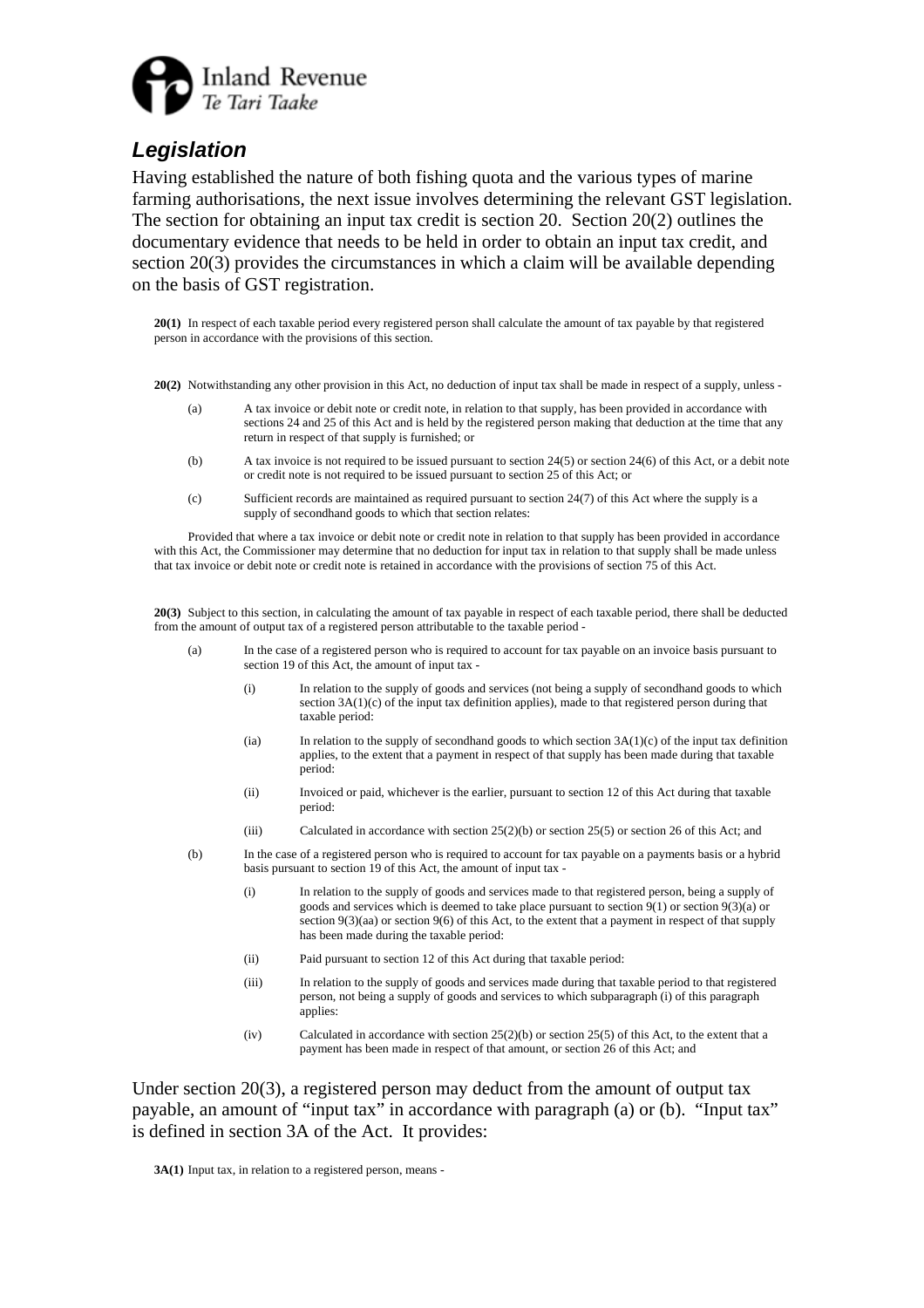

- (a) tax charged under section 8(1) on the supply of goods and services made to that person, being goods and services acquired for the principal purpose of making taxable supplies:
- (b) tax levied under section 12(1) of this Act on goods entered for home consumption under the Customs and Excise Act 1996 by that person, being goods applied or acquired for the principal purpose of making taxable supplies:
- (c) an amount determined under subsection (3) after applying subsection (2).

**3A(2)** In the case of a supply by way of sale to a registered person of secondhand goods situated in New Zealand, the amount of input tax is determined under subsection (3) if -

- (a) the supply is not a taxable supply; and
- (b) the goods are not supplied by a supplier who
	- (i) is not resident in New Zealand; and
	- (ii) has previously supplied the goods to a registered person who has entered them for home consumption under the Customs and Excise Act 1996; and
	- (c) the goods are acquired for the principal purpose of making taxable supplies.

#### **3A(3)** The amount of input tax is -

- (a) if the supplier and the recipient are associated persons, the lesser of
	- (i) the tax included in the original cost of the goods to the supplier; and
	- (ii) the tax fraction of the purchase price; and
	- (iii) the tax fraction of the open market value of the supply; or

(b) if the supplier and the recipient are associated persons and the supplier is deemed to have made a supply of the goods under section  $5(3)$  that has been valued under section  $10(7A)$ , the lesser of -

- (i) the tax fraction of the open market value of the deemed supply under section 5(3); and
- (ii) the tax fraction of the purchase price; and
- (iii) the tax fraction of the open market value of the supply; or
- (c) if the supplier and the recipient are associated persons and the supplier is deemed to have made a supply of the goods under section 5(3) that has been valued under section 10(8), the lesser of -
	- (i) the tax fraction of the valuation under section 10(8) of the deemed supply under section 5(3); and
	- (ii) the tax fraction of the purchase price; and
	- (iii) the tax fraction of the open market value of the supply; or
- (d) if the supplier and the recipient are not associated persons and the supply is not the only matter to which the consideration relates, the lesser of -
	- (i) the tax fraction of the purchase price; and
	- (ii) the tax fraction of the open market value of the supply; or
- (e) in all other cases, the tax fraction of the consideration in money for the supply.

**3A(4)** For the purpose of subsection (1)(b), applied does not include -

- (a) the delivery or the arranging of the delivery of the goods to a person in New Zealand; or
- (b) the making of the delivery of the goods to a person in New Zealand more easily achieved.

**3A(5)** For the purpose of subsection (3), tax fraction means the tax fraction that applies at the time of supply.

Section  $3A(1)(c)$  of the definition of "input tax" is the relevant provision. It refers to the calculation of input tax through subsections (2) and (3) when the supply is one of "secondhand goods". "Secondhand goods" is defined in section 2:

**"Secondhand goods"** does not include -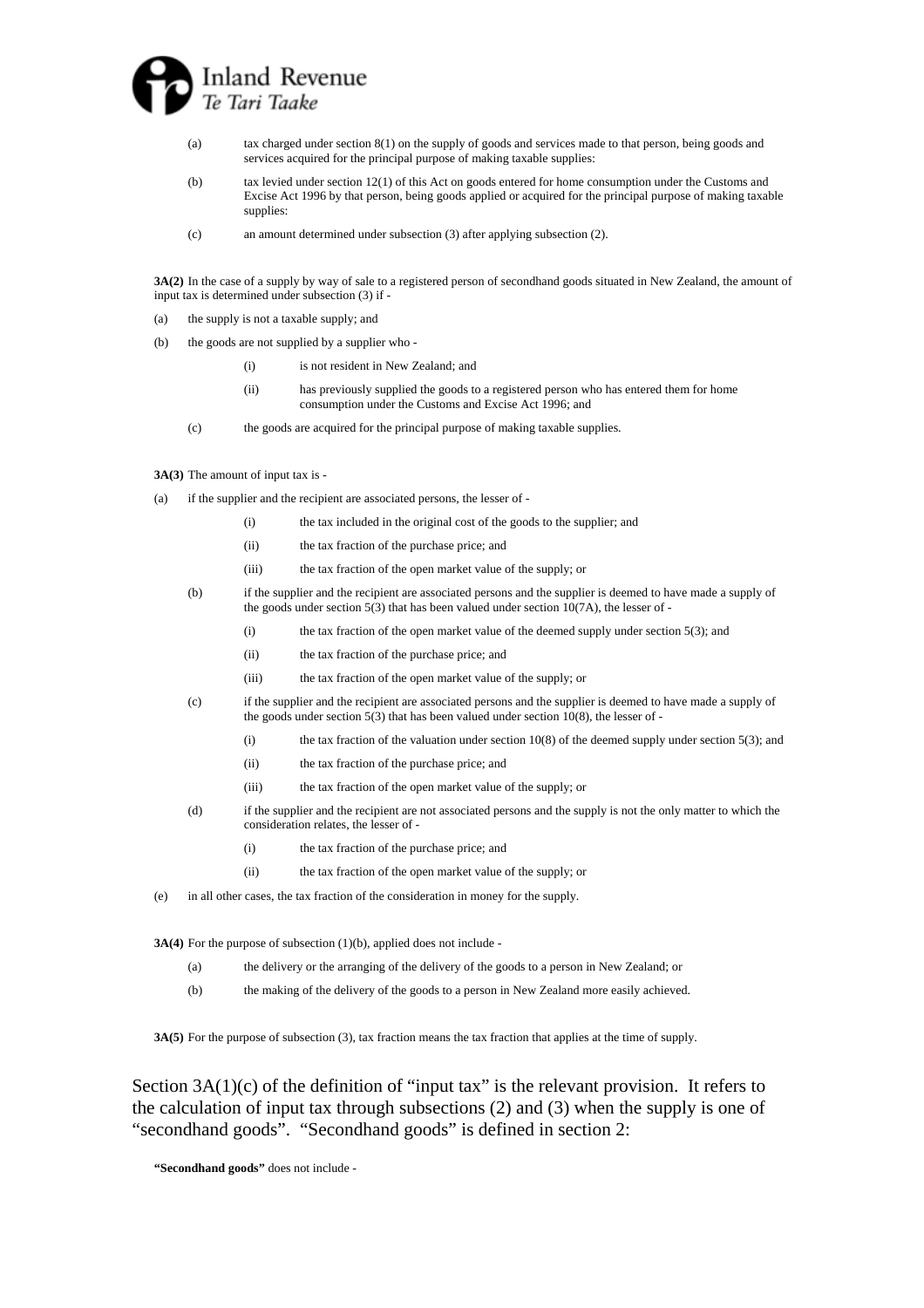

- (a) Secondhand goods consisting of any fine metal; or
	- (b) Secondhand goods which are, or to the extent to which they are, manufactured or made from gold, silver, platinum, or any other substance which, if it were of the required fineness, would be fine metal: or

(c) Livestock:

Section 2 also provides a definition of the term "goods":

**"Goods"** means all kinds of personal or real property; but does not include choses in action or money:

# *Application of the legislation*

The starting place in order to determine whether a GST input tax credit is available to a registered person is section 20(3). The section provides different options depending on the method of registration adopted by the registered person. For a person registered on an invoice basis, the relevant paragraph is (a)(ia), and for a person using the payments or hybrid basis of registration the relevant paragraph is (b)(i). However, irrespective of the basis of registration, the Act provides very similar tests for claiming an input tax credit in respect of supplies of secondhand goods. The claim is limited to the amount of "input tax" in relation to a supply of goods or services to that registered person, "to the extent that a payment in respect of that supply has been made during the taxable period".

The relevant definition of "input tax" is contained in section 3A(1)(c) of the Act. In determining the input tax under paragraph (c) it is necessary to consider subsections (2) and (3). Leaving aside the associated persons provisions (which are not relevant to the current rulings), there are a number of requirements that need to be satisfied under the two provisions. These are that:

- (i) there be a supply by way of sale;
- (ii) the supply not be a taxable supply;
- (iii) the supply be made to a registered person;
- (iv) the supply be of secondhand goods;
- (v) the secondhand goods be situated in New Zealand at the time of supply; and
- (vi) the secondhand goods are acquired for the principal purpose of making taxable supplies.

Most of these requirements are specified in the rulings to ensure that they will be satisfied in every instance in which the ruling applies. However, requirement 4, that the supply be of secondhand goods, is something that needs to be considered in detail as it cannot be specified in the rulings. Therefore, it is necessary to determine whether or not the fishing quota and mussel licences can be secondhand goods.

# **"Secondhand goods"**

The definition of "secondhand goods" does not attempt to define the term, but instead prescribes a list of things that are not included in the meaning of "secondhand goods". Fishing quota and marine farming authorisations are not excluded under the definition. As the definition gives little indication as to what is included in the term, regard needs to be had to the ordinary meaning of "secondhand goods".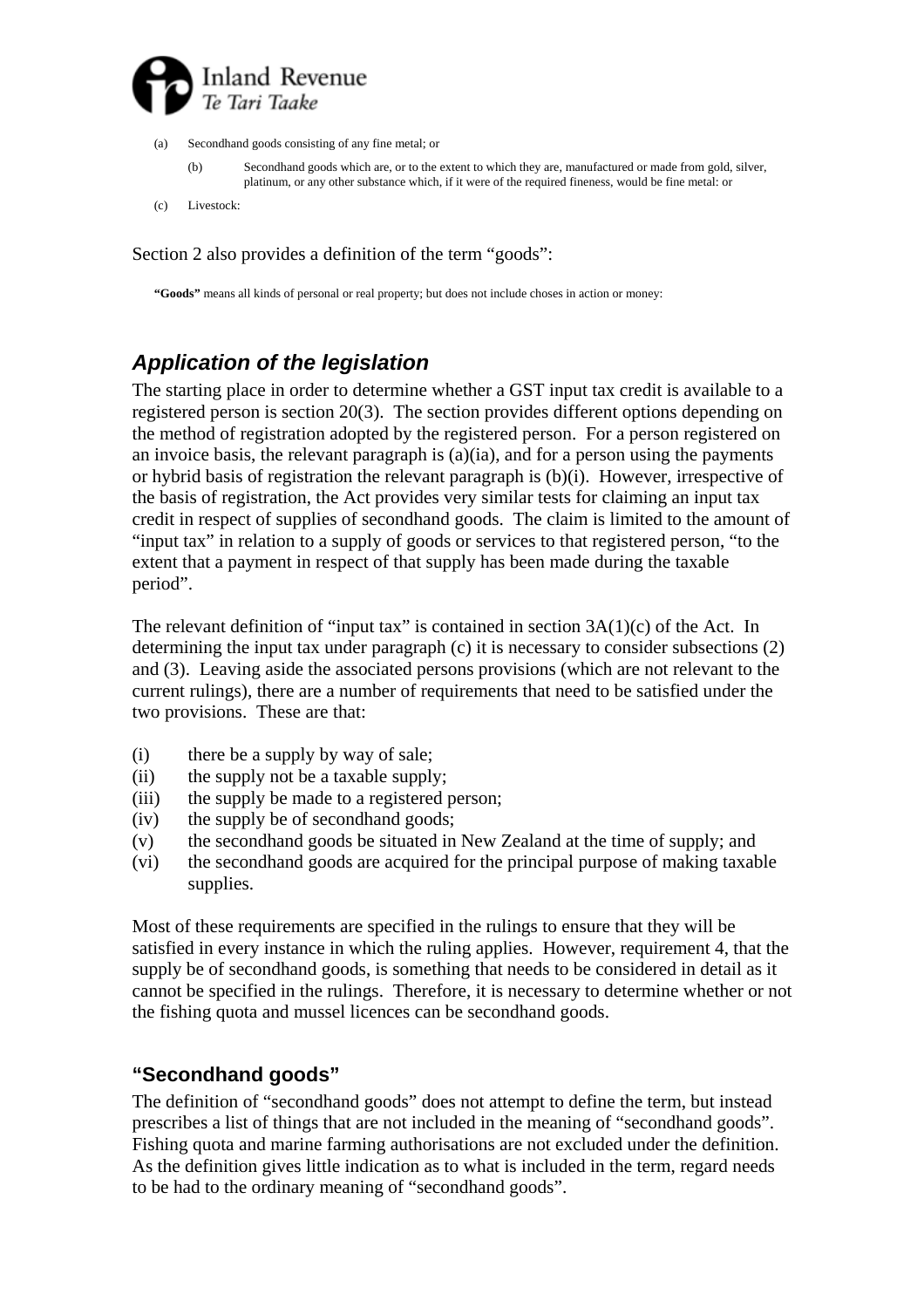

The first observation that can be made is that "secondhand goods" is a composite term. It relates to items that are first of all "goods", and then the subset of those goods that can be described as "secondhand".

### **"Goods"**

In considering the first question as to what is comprised in the term "goods", assistance can be found in section 2. Goods "means all kinds of personal or real property; but does not include choses in action or money". "Goods" is defined very widely in the initial part of the definition, and then subjected to two specific exclusions. It includes all kinds of real and personal property, but excludes choses in action and money. Therefore, it is necessary to establish whether fishing quota and marine farming authorisations are real or personal property and then secondly, whether they are money or choses in action.

#### *"Property"*

Before considering the "real" or "personal" aspects of property, the nature of "property" should first be established. The term "property" is not defined in the Act. *Halsbury's Laws of England* (4th ed, Butterworths, London, 1991) Volume 44, "Stamp Duty", para 1,032, provides the following description of "property":

Property is that which belongs to a person exclusively of others, and can be the subject of bargain and sale. It includes goodwill, trademarks, licence to use a patent, book debts, options to purchase and other rights under a contract. A revocable licence is not property. An owner of unworked minerals who gives an undertaking to the service owner not to work them does not thereby convey property, and a grant of a purported exclusive right to carry on a certain business in an area when the grantor has no such right is not a conveyance of property.

#### A similar view is taken in Gray's *Law of Personal Property* (5th ed, Butterworths, 1968) at page 1:

The term "property" as used in the law of New Zealand and other common-law countries has a dual meaning. It may signify the title to or rights to ownership in goods or other property; and when s. 20 of the Sale of Goods Act 1908 provides by rule 1 that in a contract for the sale of ascertained goods in a deliverable state the "property" in the goods passes at the time the contract is made, "property" here means the title to or ownership of the goods in question. The word "property" may in addition signify the thing owned, that over which title is exercised; in this sense, of course, it includes tangible goods such as a book or a table, but the word covers also incorporeal forms of property such as estates in land (an estate being an aggregate of rights exercisable over or in respect of land) or the contractual rights embodied in a cheque or an insurance policy.

From this it can be seen that the term "property" is used to describe a wide range of things, both tangible and intangible. Its fundamental characteristics seem to be that it is capable of being owned, and that the rights of ownership are capable of being transferred (see, for instance the House of Lords decision in *National Provincial Bank Ltd v Ainsworth* [1965] 2 All ER 472). "Property" needs to be able to be defined and identified, and have a degree of permanence or stability. Further, it needs to able to be transferred.

### *"Real" and "personal" property*

It is a well-established principle of English law that all "property" can be categorised as either real property or personal property. As Gray explains at page 1: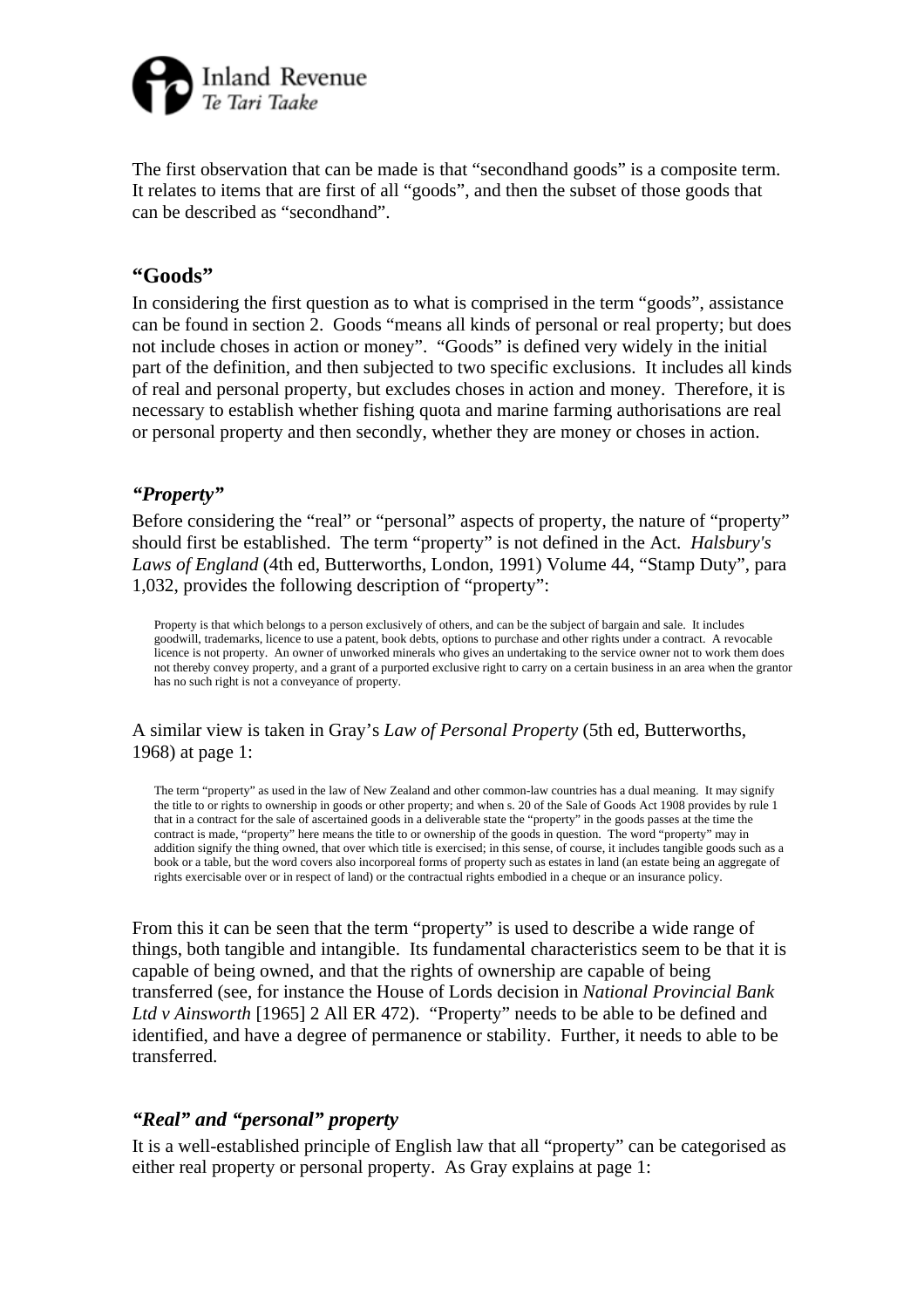

"The distinction between real property (or realty) and personal property (personalty) is procedural in origin and is derived from the ancient forms of action in English law. In the twelfth century, the possession of freehold land was recoverable by certain actions which were called "real" actions; at this date the remedy for dispossession of all other kinds of property was, effectively, damages only, and actions for damages in these circumstances were called "personal" actions.

The existence of only two classes of property has its origin in these two types of action. The acknowledgement that property is either real or personal is contained in the first sentence of the following quote from Gray (at page 2):

It is not sufficient, however, to say simply without qualification that land is realty and all other property is personalty. Real property includes, besides the freehold estates and interests in land, things which are said to "savour of the realty".

The effect of there only being two classes of property, one being real and the other personal, is that a finding that something is property necessarily means that it will be either real or personal property. There is no third category. Therefore, in terms of the definition of "goods", if the item is "property", then it will be either real or personal property.

A question arises as to whether it is necessary to determine whether the fishing quota is real or personal property. The section includes both types of property and as long as it is either one or the other there should be no need to make a final determination. While this is true, attempting to classify the property as either real or personal assists in determining whether or not the item is a chose in action. The reason for this is that the chose in action – chose in possession distinction appears to be limited to personal property.

#### *The exclusion for "choses in action"*

The term "chose in action" is used to describe various types of personal property. It is not a term that is applied to real property. This observation was made in the English case of *Torkington v Magee* [1900-3] All ER 991 where Channell J defined the term at page 994:

Chose in action is a known legal expression used to describe all *personal* rights of property which can only be claimed or enforced by action, and not by taking physical possession (emphasis added).

Therefore, a finding that an item is real property means that the exclusion for choses in action will not be relevant. However, a finding that the item is personal property means that the exclusion for choses in action could be relevant. In determining the characteristics of a chose in action, the above quote from *Torkington v Magee* is referred to by a number of commentators as providing a useful working definition.

In a New Zealand context, the Court of Appeal considered the issue in the case of *Re Marshall (Deceased), CIR v Public Trustee* [1965] NZLR 851. The case considered a situation involving a right to demand interest on a loan, and whether this was a chose in action for the purposes of the Death Duties Act 1921. In considering the issue of "chose in action", McCarthy J stated at page 860: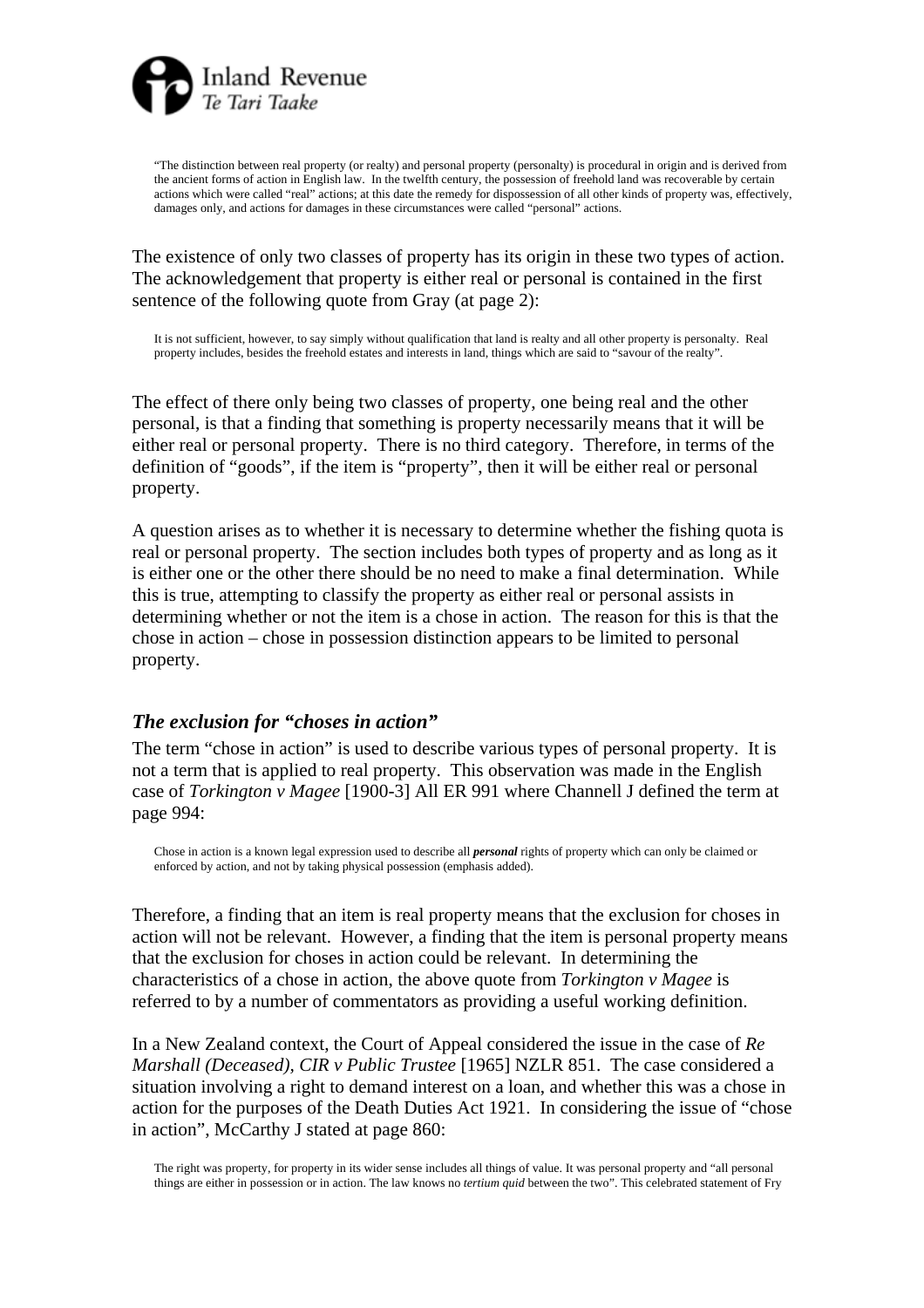

LJ in *Colonial Bank v Whinney* (1885) 30 Ch D 261 at p 285, is familiar to every lawyer. It received, I think the express, but certainly the implied approval of the House of Lords on appeal ((1886) 11 AC 426).

Justice McCarthy provides further guidance on the characteristics of choses in action at page 861:

That is so because if the right to give the notice and the corresponding duty to accept it had been denied, there was no possible method of enforcement other than going to law and thereby **securing not the physical possession of the thing but the advantages of its ownership.** This, says Mr Cyprian Williams in his article in (1895) 11 LQR 223, is the true test, and I agree.

The characteristics that **one cannot take the right into physical possession** (even after judgment in one's favour) and that it **can only be vindicated by Court action**, are the qualifying features of a chose in action and have become the bases of most modern definitions (emphasis added).

The fundamental characteristic of a chose in action is the same in both authorities. Both authorities refer to the fact that in respect of a chose in action, one cannot take the right into physical possession. Being able to take the thing into possession is a characteristic of a chose in possession. Even if court action is taken to enforce the chose in action, the result may well be that the advantages of ownership are secured rather than actual physical possession of the thing.

#### **"Secondhand"**

…

There have been few cases on the meaning of the term "secondhand goods" in the GST context. *Case N16* (1991) 13 NZTC 3,142 was a decision of Barber DJ where he had to consider whether deer velvet purchased direct from producers by means of commission agents were secondhand goods when they were purchased by a distributor and exporter of deer velvet.

His Honour concluded that they were not secondhand goods. Judge Barber accepted that the two key concepts underlying whether something is secondhand are previous ownership and previous use. He stated at page 3,148:

I agree with counsel that the concept of secondhand relates to pre-ownership or pre-use. I agree … that the emphasis is on preuse. I consider that there is quite some commonsense flexibility in ascertaining whether a good is still new or has become secondhand. I do not regard second ownership as necessarily rendering an item secondhand. Many goods pass from manufacturer to wholesaler or retailer to customer or consumer (with other levels of distributors sometimes also involved), and yet are not regarded as secondhand at the consumer purchaser level, even though the item has been used as stock-in-trade at the various distribution levels. The good is not usually regarded as secondhand until it has been used for its intrinsic purpose.

The TRA felt that previous ownership of goods is not in itself necessarily sufficient to meet the test of secondhand in the Act. Usually a previous owner must have also used the goods for their intrinsic purpose.

Subsequently the Court of Appeal considered the meaning of secondhand in *LR McLean & Co Ltd v CIR* (1994) 16 NZTC 11,211. McKay J expressly referred to and agreed with Judge Barber's comments in *Case N16* as to the ordinary meaning of the term "secondhand". Justice Richardson (as he then was) stated at page 11,213:

The short point of the appeal is whether wool purchased by registered persons from unregistered persons is secondhand goods for the purposes of the 1985 Act.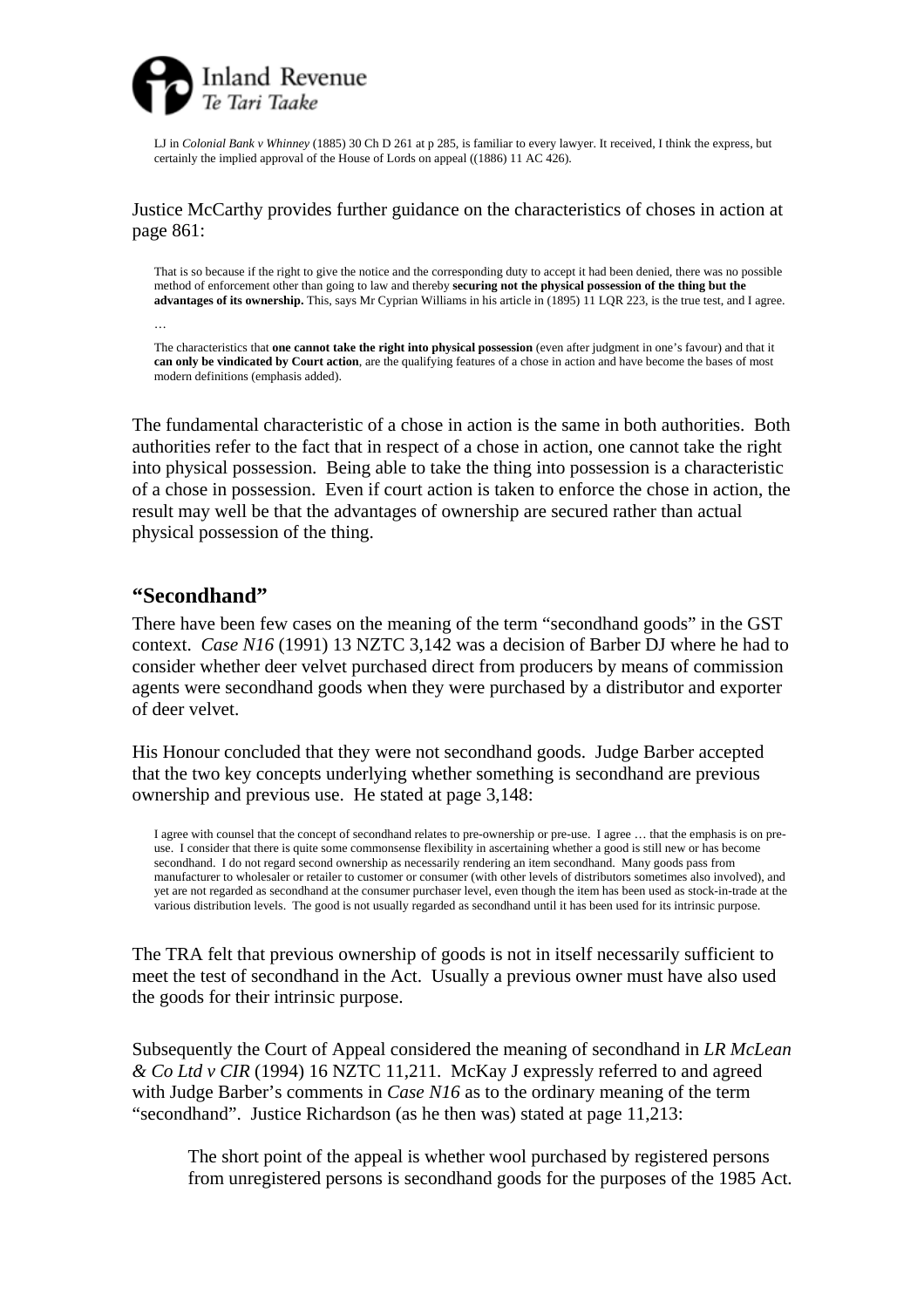

If the expression secondhand goods is given its ordinary and natural meaning it is common ground that it is not within that description. In ordinary usage the expression refers to goods which have been used, although depending on the context it may apply to goods which are no longer new or even in some contexts goods which have simply been previously owned. Mr Harley for the appellants did not seek to draw any distinction based on "use" of the wool by the sellers. The argument for the appellants is that to accord with the scheme and purpose of the legislation the expression has to be given the meaning of any goods which have been purchased by a registered person.

The judgments of the Court of Appeal state that the term "secondhand" should be given its ordinary or normal meaning. While "secondhand" can mean either pre-owned or pre-used, the Court concluded that it is not sufficient that the goods were previously owned. If an item were "secondhand" simply through being previously owned, the term "secondhand" would be deprived of any practical meaning according to Justice Richardson. Therefore, the Court of Appeal concluded that the more relevant factor is whether the goods have been previously used.

The effect of this is that the courts have not extended the meaning of the term "secondhand goods" to goods that have been previously owned but not previously used for their intrinsic purpose.

# *Application to fishing quota*

# **Is fishing quota "property"?**

When these concepts are applied to fishing quota, it seems that fishing quota would constitute property. Fishing quota is definable and identifiable through being granted under a statutory regime. It is permanent or stable in nature as it is issued in perpetuity. Fishing quota is capable of being owned and there are specific legislative provisions in the Fisheries Act 1996 dealing with the ability of the fishing quota to be transferred. On this basis, it can be accepted that fishing quota is "property".

# **Is fishing quota real or personal property?**

The next issue is whether fishing quota is real or personal property. The characteristics of fishing quota are determined from considering the legislation under which it is created. Under section 66 of the Fisheries Act 1996 (previously section 28O of the Fisheries Act 1983) the holders of individual transferable quota obtain a right to receive an annual catch entitlement for the species that is the subject of the quota. While the annual catch entitlement is defined by reference to a "quota management area", there is nothing in either of the Fisheries Acts to suggest that it was intended that fishing quota gives rise to an interest in land. Therefore, based on this and the earlier conclusion that fishing quota is not a profit à prendre, it is considered that fishing quota is neither an interest in land nor real property.

As fishing quota is "property" and property is either "real" or "personal", the conclusion that fishing quota is not real property leads also to the conclusion that it must be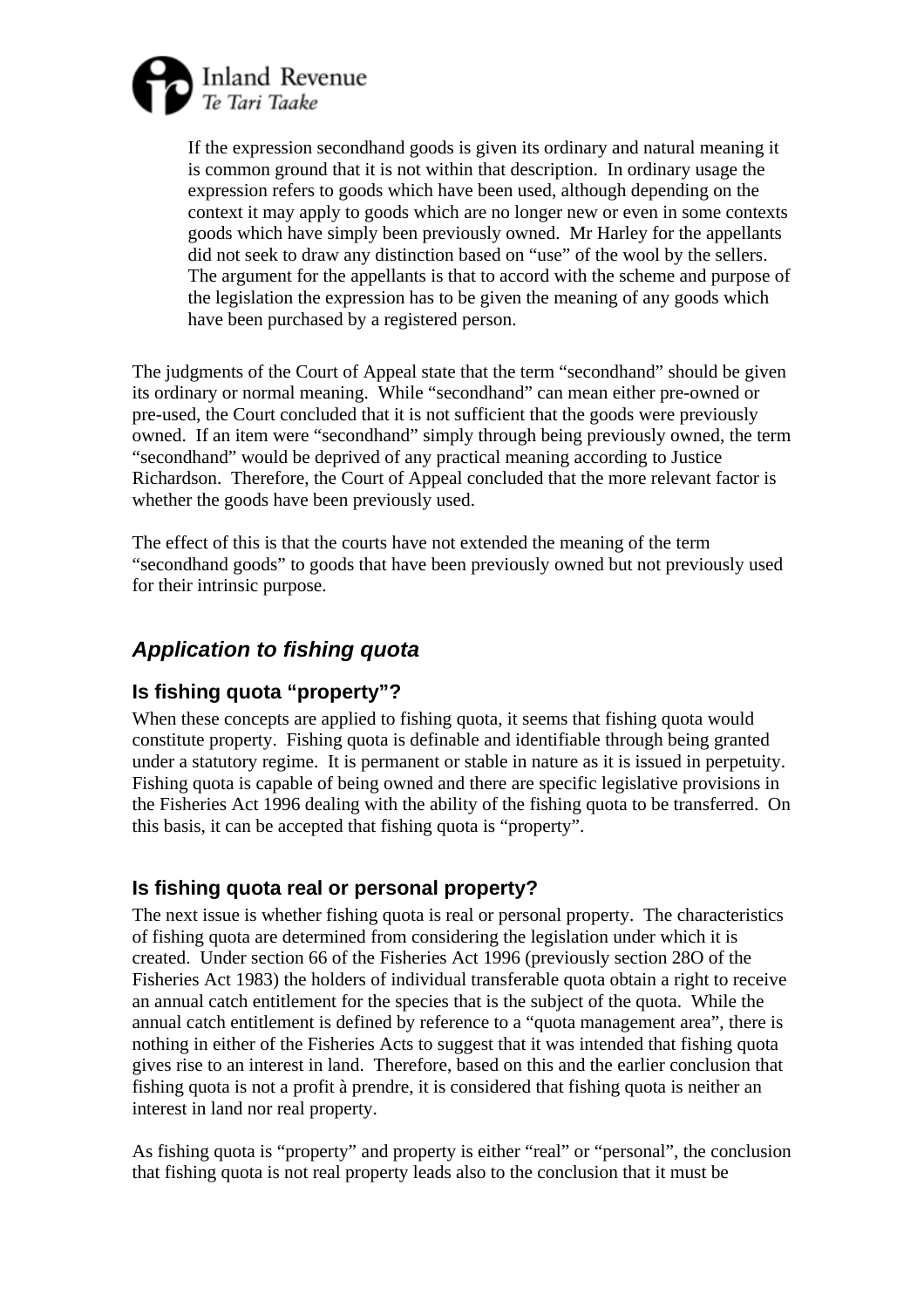

personal property. As fishing quota is personal property, it will fall within the words "all kinds of real and personal property" in the definition of "goods" in the Act. Therefore, it is considered that this first part of the definition is satisfied. The next question is whether either of the two exclusions to the definition applies.

# **Is fishing quota a "chose in action"?**

On the issue of whether fishing quota is a chose in action, it is established by the cases that the fundamental characteristic of a chose in action is that one cannot take the right into physical possession.

Fishing quota appears to possess this characteristic. The right to catch fish cannot be taken into possession. While an argument could be made that a person could simply catch the fish under the quota, this seems to confuse the fish (which could be taken into possession) with the right to catch those fish (which, it is considered, cannot be taken into possession).

The end result is that it is concluded that fishing quota is a chose in action. While fishing quota is capable of satisfying the first part of the definition of "goods", being a form of personal property, it is then excluded from the definition of "goods" by reason that it is a chose in action. The effect of this is that fishing quota cannot be regarded as being "goods" for the purposes of the GST Act.

Given that it is concluded that fishing quota is not "goods", there is no need to consider the further issue of whether the fishing quota could be regarded as being "secondhand". Therefore, as it is concluded that fishing quota is not "goods", it is also concluded that fishing quota cannot be "secondhand goods".

# *Application to marine farming authorisations*

# **Are marine farming authorisations "goods"?**

This question needs to be addressed in respect of the three types of marine farming authorisations:

- The old marine farming leases;
- The old marine farming licences; and
- The new combination resource consent and marine farming permit.

# **Marine farming leases**

It is accepted that marine farming leases are property. The marine farming lease is definable, has a degree of permanence (being the term of the lease) and is capable of being transferred. This means that marine farming leases are property for the first part of the definition.

However, in terms of whether marine farming leases are real or personal property, it is not certain that all marine farming leases would give rise to a leasehold estate. To the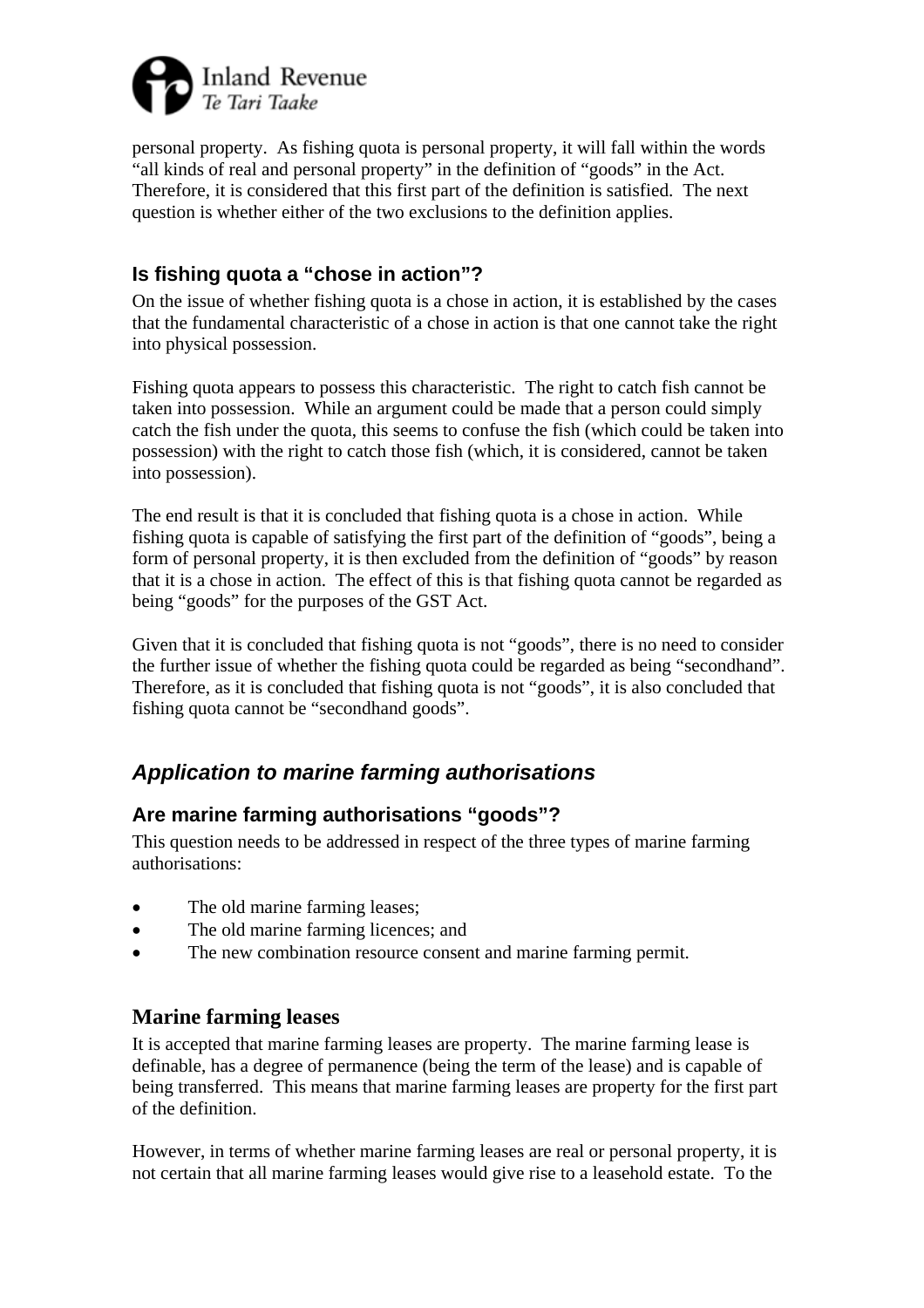

extent that a marine farming lease is a leasehold estate, it will be real property. If the particular marine farming lease does not give rise to a leasehold estate, it will then constitute personal property.

An issue exists as to whether marine farming leases might be excluded from being goods on the basis that they are choses in action. As noted above in relation to fishing quota, because choses in action are a subset of personal property, this will only be relevant if it is determined that the particular marine farming lease is not a leasehold estate (and thus not real property). If the marine farming lease is real property, then it will be "goods" for the purposes of the GST Act.

For those marine farming leases that are not real property and are thus personal property, it needs to be determined whether they would be choses in action. The key distinguishing characteristic between choses in action and choses in possession, is the ability of the item to be "taken into possession". Marine farming leases are like fishing quota in this regard in that they do not have a physical aspect to their nature. They encompass a number of rights, but these rights cannot be taken into possession. The only way to enforce these rights is to sue to enforce them. The effect of this is the conclusion that those marine farming leases that are not real property would be choses in action. This means that if a marine farming lease does not give rise to a leasehold estate it will be a chose in action and excluded from the definition of "goods" for the purposes of the GST Act.

For those marine farming leases that constitute real property and are "goods", the further issue of whether they are "secondhand" so as to be "secondhand goods" needs to be considered. The marine farming leases being considered are interests in land, and it is settled on the basis of the Court of Appeal decision in *Coveney* that land can be secondhand goods. The only other issue to consider is the "use" issue from cases *LR McLean* and *Case N16*.

The intrinsic purpose of a marine farming lease is to farm the particular species specified in the lease. If a farming operation has been carried out pursuant to the lease, then the conclusion appears inescapable that the lease has been used for its intrinsic purpose. However, situations could arise in respect of marine farming leases where a person never actually exercises the rights under the lease and simply sells it without ever having attempted to farm the particular aquatic life in question. In such a case, an issue exists as to whether the lease has been used for its intrinsic purpose. On the basis of the case law, it appears that it has not been used for its intrinsic purpose.

As this is a question of fact to be determined on a case by case basis, the Ruling only applies to marine farming leases that have been used for their intrinsic purposes, namely used to farm the species of fish or marine vegetation specified in the lease.

# **Marine farming licences**

Under section 11(3) of the Marine Farming Act, it seems clear that marine farming licences are property. The licences are defined in that Act, they have a degree of permanence (being the term of the licence) and are capable of being transferred. Therefore, it is concluded that marine farming licences are property.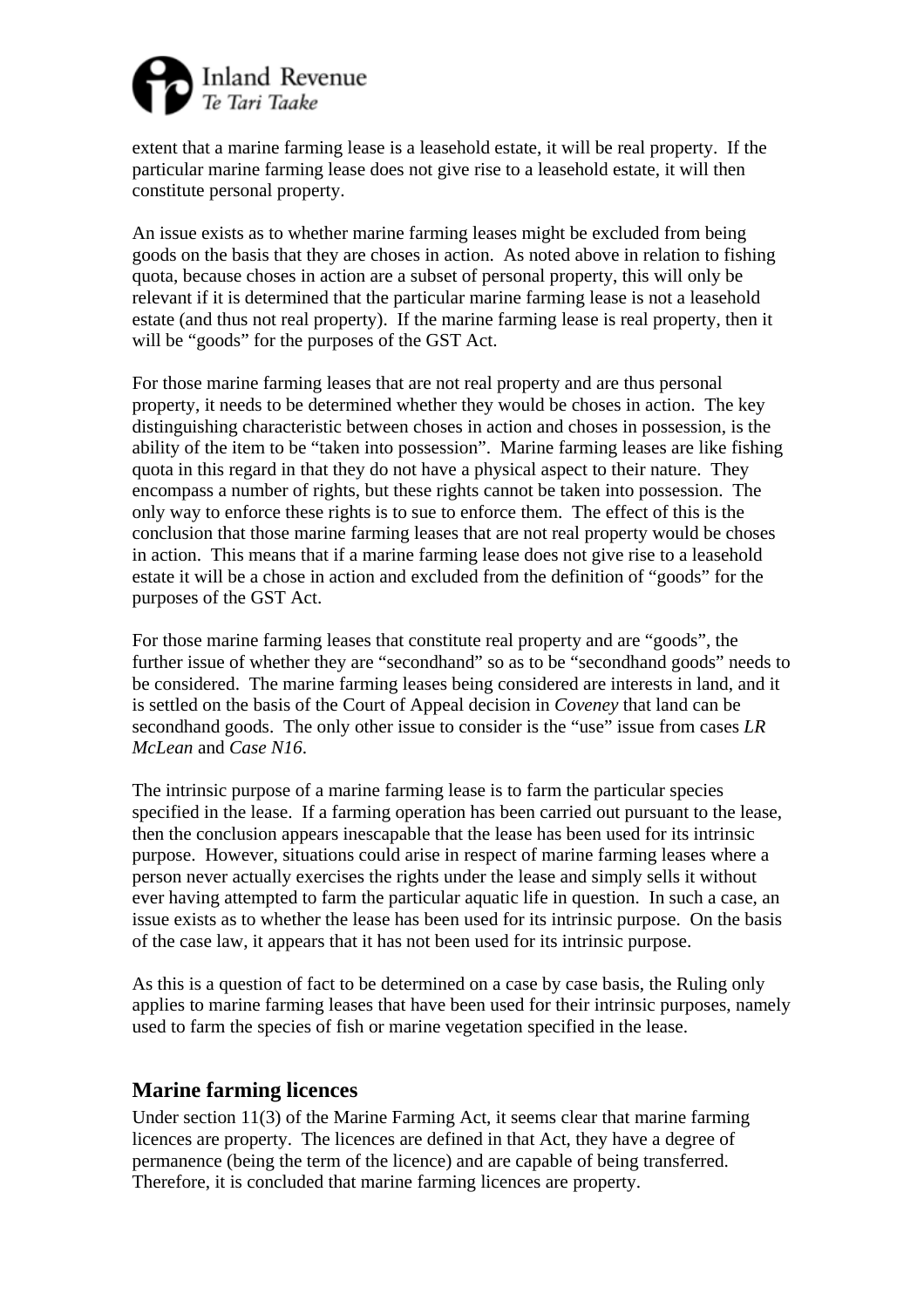

The next issue is whether marine farming licences are real or personal property. The nature of a marine farming licence is not entirely clear from the Marine Farming Act. Section 11(3) of the Marine Farming Act provides that the right received under a marine farming licence is "the exclusive right during the currency of the licence to farm within the licensed area the species of fish or marine vegetation specified in the licence". It seems possible that the rights created under this provision could constitute an interest in land depending on the particular terms of any given licence. If the licence is defined by reference to a particular area of land and the licence provides the exclusive right to farm this area, it is possible that an interest in land (being a leasehold interest) would have been created despite the use of the term "licence".

On this basis, it is concluded that some marine farming licences may constitute an interest in land and will thus be real property. As it has been concluded that marine farming licences are "property", those licences that are not real property will be personal property.

The next matter to be considered is whether the exclusion for choses in action in the definition of "goods" applies. This issue will only be relevant to those licences that are personal property.

The key characteristic of a chose in action is that it cannot be taken into possession. It is a right that can only be enforced through court action. In respect of those marine farming licences that are personal property, it does not seem possible to take the bundle of rights that constitute the marine farming licences into possession. If the rights are not real property, the licence will not provide an exclusive right to "possess" the particular area. The marine farming licence will provide for the exclusive right of being able to farm in the particular area, but it does not appear to provide the right to exclude others from the area. Therefore, it seems that the only way to enforce the right would be to commence legal proceedings.

On this basis, it appears as if the marine farming licences that are personal property would more properly be regarded as choses in action rather than choses in possession. The result of this is that these marine farming licences are excluded from the definition of "goods" for GST purposes. However, the marine farming licences that are real property are not subject to the exclusion for choses in action, and thus will constitute "goods" for the purposes of the Act.

For those marine farming licences that are real property, the next question is whether these "goods" are "secondhand" so as to qualify for the secondhand goods input tax credit under the GST Act. The marine farming licences being considered are interests in land, and it is settled on the basis of the Court of Appeal decision in *Coveney* that land can be secondhand goods.

In terms of the "use" issue from cases *LR McLean* and *Case N16*, the same conclusion that applied to marine farming leases applies to marine farming licences. Whether the marine farming licence has been used for its intrinsic purpose is a question of fact to be determined on a case by case basis. For this reason, the Ruling only applies to marine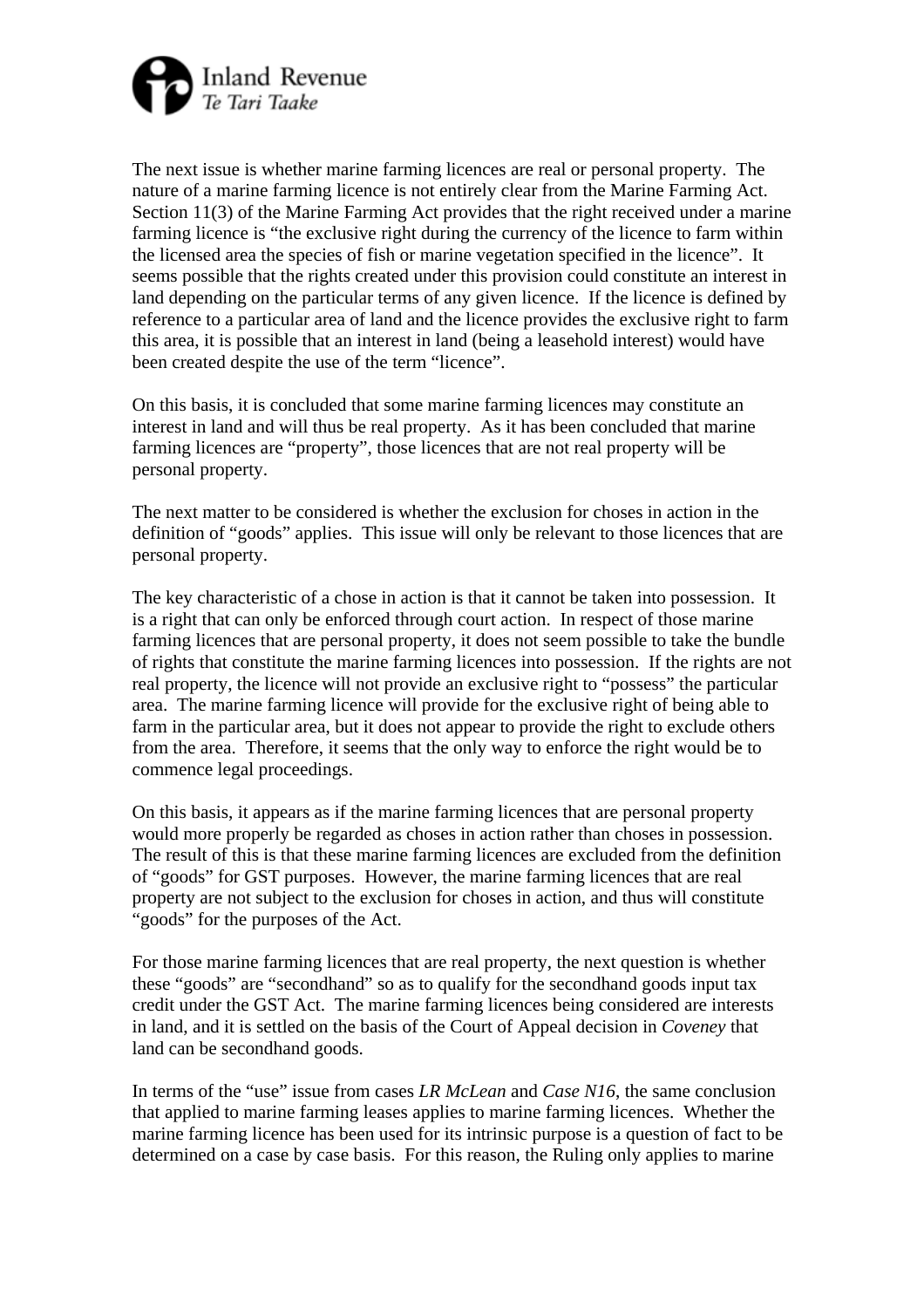

farming licences that have been used for their intrinsic purposes, namely used to farm the species of fish or marine vegetation specified in the licence.

# **Resource consents and marine farming permits**

The definition of "goods" requires that the item concerned be either real or personal property. It has been concluded that the GST Act will regard the supply of a resource consent or certificate of compliance in conjunction with a marine farming permit as a single supply. The nature of the property comprised in this supply needs to be considered.

### *The nature of a resource consent and certificate of compliance*

Section 139(6) deems a certificate of compliance to be a resource consent with the result that the provisions of the Resource Management Act are to apply accordingly. Being a "resource consent" means that the rights attaching to the resource consent are governed by section 122 of the Resource Management Act. Section 122 states that "a resource consent is neither real nor personal property".

This statement is interesting. It is well established that all property is either real or personal property. On this basis, the only sensible interpretation which can be placed on this provision is that Parliament did not want all of the common law and other rights which would automatically attach to property of this nature to attach to resource consents. Parliament must have wanted to regulate the rights that attach to a resource consent. This is consistent with the rest of the section, which goes on to deal with the characteristics of resource consents for the purposes of other legislation. Unfortunately, there is no statement regarding the revenue Acts. The issue, therefore, is whether the statement in section 122 of the Resource Management Act applies to the GST Act.

### *Not real nor personal property*

In determining whether or not the statement in the Resource Management Act 1991 impacts on the classification of a resource consent under the GST Act, there are a number of observations which can be made.

The first observation is that the statement in section 122 is not a standard definition. It is not contained in section 2 of the Resource Management Act along with all the other definitions that are prefaced with the words "for the purposes of this Act". Therefore, Parliament may well have intended section 122 to have wider application than simply the Resource Management Act.

A second point can be derived from the wording of section 122 itself. After making the initial statement, the section goes on to address a number of specific Acts and circumstances where the resource consents are to be regarded as having the characteristics of personal property. The GST Act is not one of those situations.

This seems a clear indication from Parliament that the opening statement was intended to apply to the Acts that are dealt with in the section. To take the Personal Property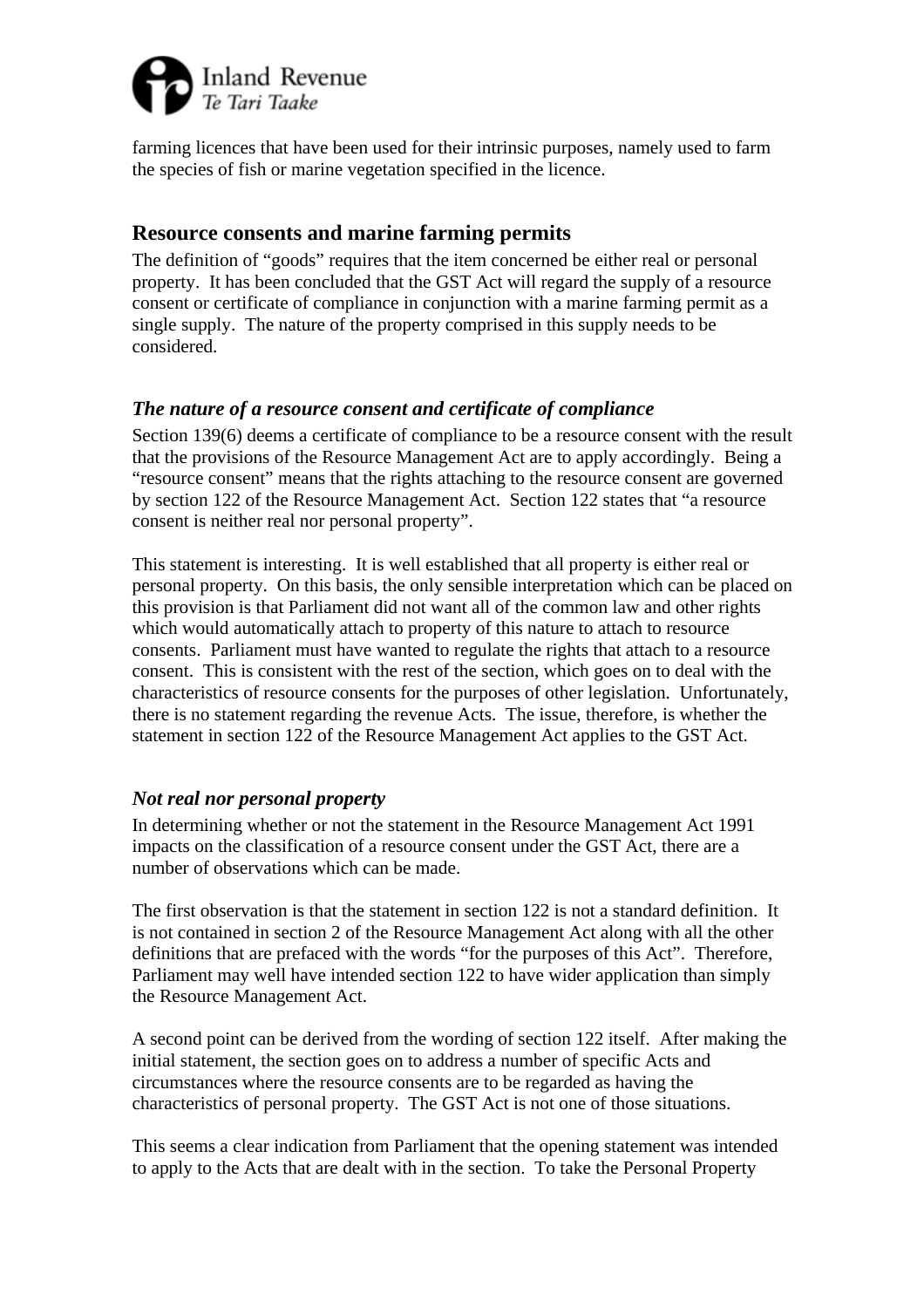

Securities Act 1999 as an example, it seems from the plain wording of the section that Parliament intended that the opening words of the section would have meant that resource consents were not real or personal for the purposes of that Act. This was why Parliament inserted subsection (4) to make it clear that for the purposes of that Act, it was appropriate for a resource consent to be regarded as goods within the meaning of that Act. This does not make a resource consent goods or personal property for other purposes though.

On this basis, it seems that the statement in section 122 would apply for the purposes of the GST Act also. By not making a specific exception for the GST Act, it is only possible to assume that Parliament were content with the initial statement applying to the GST Act.

The third observation, which follows from the second, is the intention of the section that is apparent from the words used. By making the statement that a resource consent is neither real nor personal property, Parliament has created a legal fiction. A resource consent has the general characteristics of property, and the law only knows two categorisations of that property – real and personal. Therefore, in discerning the intention of Parliament in making this statement, the most logical intention is that Parliament did not want the natural common law rights to attach to a resource consent which would attach as a matter of course if the resource consent were either real or personal property.

The consequences of section 122 of the Resource Management Act then need to be applied to the definition of "goods" in the GST Act. "Goods" means "all kinds of personal or real property …". It has been established that resource consents and certificates of compliance are deemed not to be "personal or real property", and that the deeming provision operates for purposes outside the Resource Management Act and so affects the GST Act as well. This means that resource consents and certificates of compliance do not constitute "goods" for the purposes of the GST Act as they are not personal or real property.

# *Effect of the marine farming permit*

There is one further matter to consider, and that is the effect that the marine farming permit might have on any ultimate conclusion regarding the combined property right, being the resource consent or certificate of compliance and a marine farming permit. It has already been concluded that for GST purposes, the supply of these items should be treated as a single supply. It has also been noted that the issuing of a marine farming permit is dependent on having a resource consent or certificate of compliance. Based on these conclusions, it is possible to conclude that the marine farming permit would have no effect on the issue of whether the combined property right is goods.

However, if the marine farming permit were considered in its own right, it seems that the same conclusion would be reached. It appears that a marine farming permit would constitute property. Marine farming permits are capable of being owned, and the rights of ownership are capable of being transferred under section 67M of the Fisheries Act 1983. There is nothing in any of the relevant legislation to suggest that a marine farming permit is real property. While a marine farming permit provides a right to farm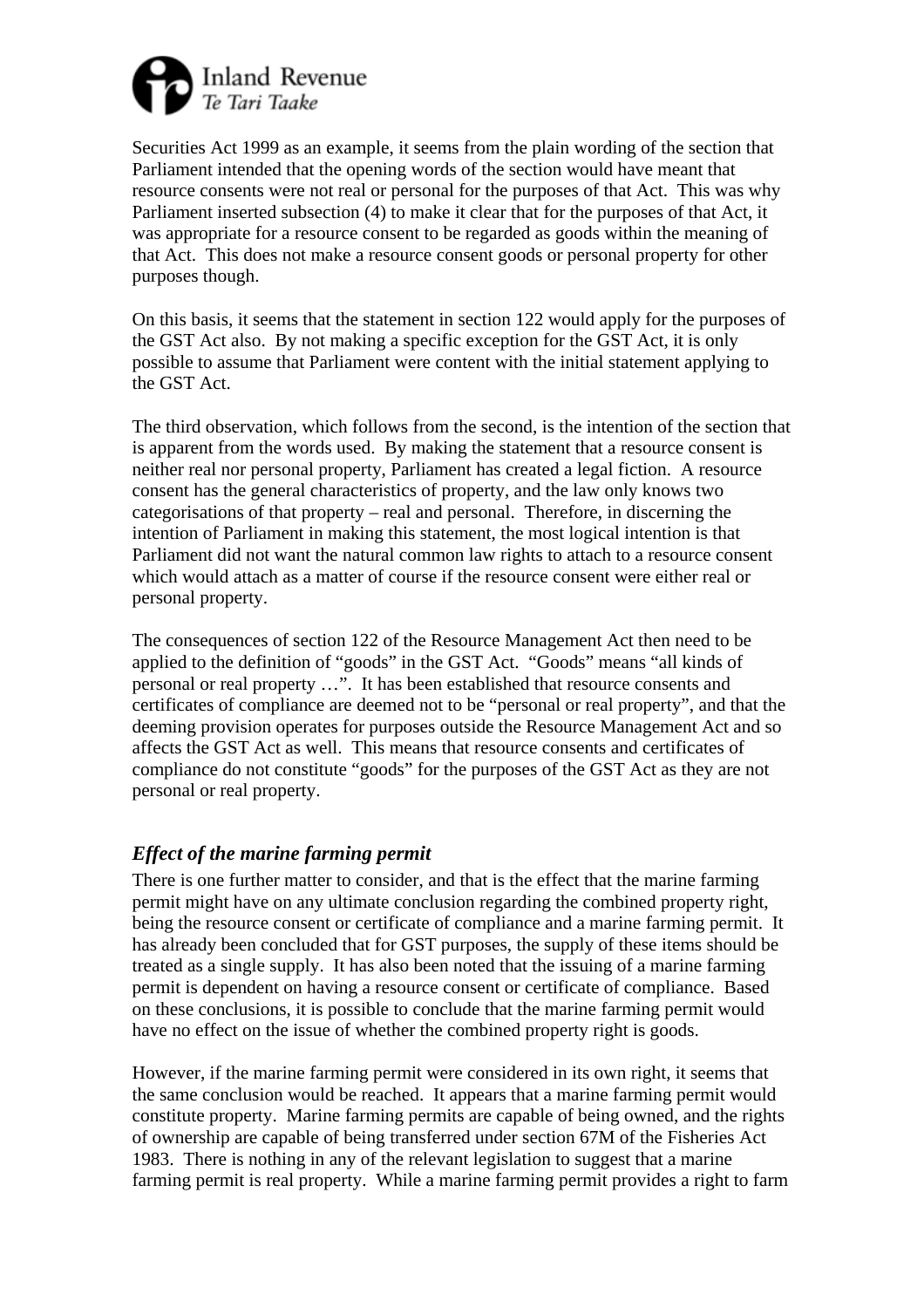

within the permit area, it does not typically provide any right to occupy the seabed. It is considered that without such a right, the marine farming permit is unlikely to be an interest in land and thus real property. That a marine farming permit does not provide any right to occupy the seabed seems reflected in section 67L(3), which provides that the marine farming permit does not authorise the permit holder to take any naturally occurring aquatic life in the area subject to the permit. Thus, it is considered that marine farming permits do not give rise to an interest in land and are accordingly concluded to be personal property.

As the marine farming permits are not "money" the only other exclusion to be considered is that for choses in action. From the earlier analysis, the key characteristic of a chose in action is that it cannot be taken into possession. In respect of marine farming permits, it does not seem possible to take the bundle of rights that comprise a marine farming permit into possession. It seems that the only way to enforce the right would be to commence legal proceedings. On this basis, it appears that marine farming permits would more properly be regarded as choses in action rather than choses in possession. The result of this is that marine farming permits are excluded from the definition of "goods" for GST purposes.

Therefore, it is concluded that the existence of a marine farming permit as part of a supply of a resource consent or certificate of compliance in conjunction with a marine farming permit will not affect the status of the supply for GST purposes. Regardless of whether the resource consent or certificate of compliance and the marine farming permit are considered together or separately, it is concluded that a supply of such items will not be a supply of "goods" as defined in the GST Act.

# **Summary for marine farming authorisations**

Some marine farming leases and some marine farming licences may constitute "goods" for the purposes of the GST Act. These will be leases and licences that are defined with reference to a particular area of land, and that provide for exclusive rights in respect of that land. Such marine farming leases and licences are likely to be interests in land and thus real property. As real property, neither of the exclusions relating to "money" and "choses in action" will apply so that they will not be excluded from the definition of "goods".

The marine farming leases and licences that are not real property and so are personal property will not constitute "goods" for the purposes of the GST Act. The reason for this is that they are choses in action. Because the rights under these marine farming leases and licences cannot be taken into possession, the leases and licences that are personal property will constitute choses in action rather than choses in possession and so will be excluded from the definition of "goods".

In relation to resource consents and marine farming permits, it appears as if the declaration in section 122 of the Resource Management Act that resource consents are neither real nor personal property is intended to apply outside the Resource Management Act. As there is no legislative modification of the statement in respect of the GST Act, the resource consents and marine farming permits will not qualify as being "goods" because they do not satisfy the opening words of the definition of being